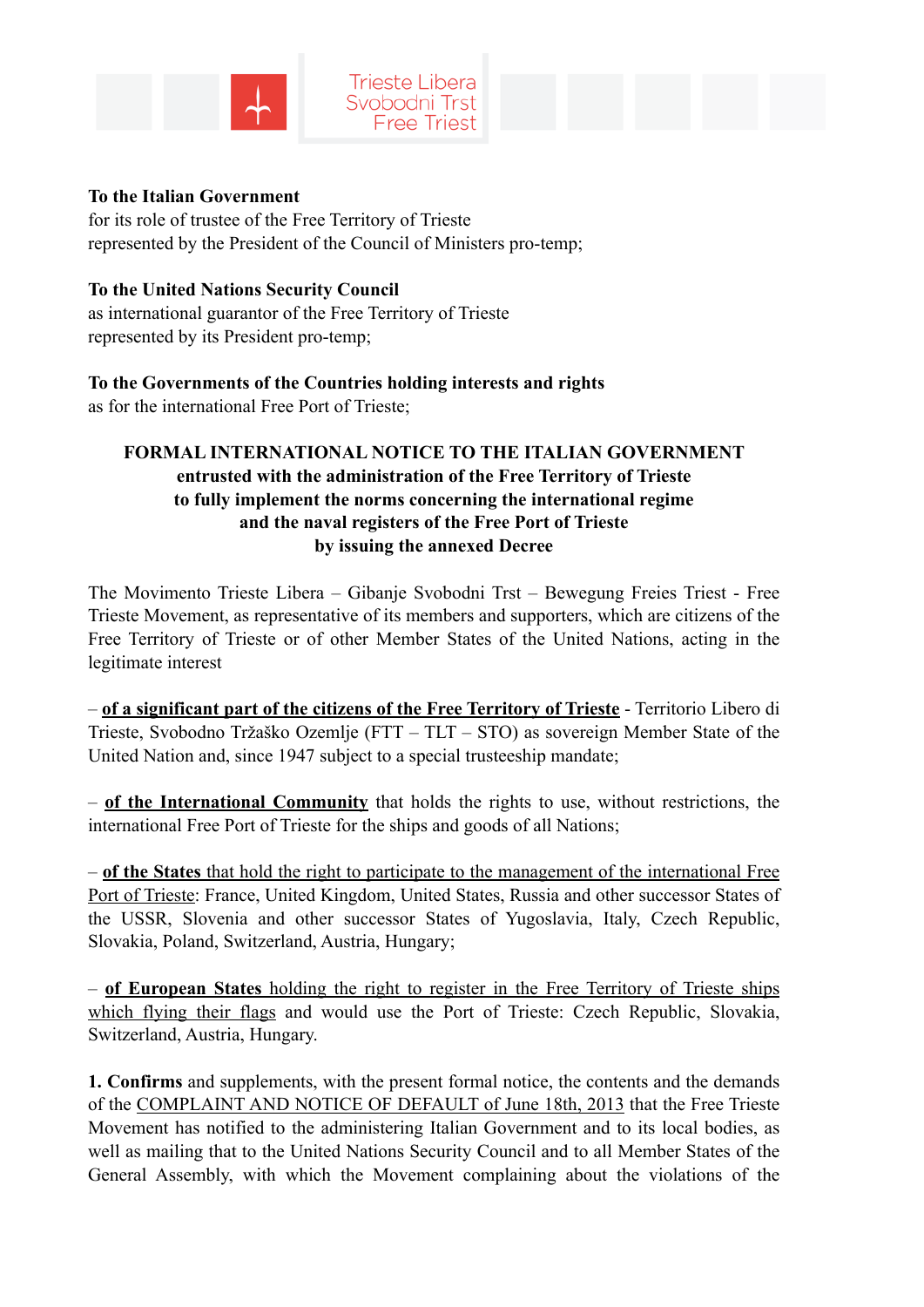sovereignty of the Free Territory of Trieste and of the rights of its citizens, committed by the Italian Government in its role of trustee and by bodies of the Italian State.

**2. Has to recognize** that more than one year later, the administering Italian Government has not provided an answer yet, has not interrupted now remediated any of the detected violations, and it has not reassigned from the mandate of trusteeship administration, while Italian judicial authorities acting in the Free Territory of Trieste do not just provide answers which are unfounded on a legal bases, but such answers do even contradict each other, and are currently taking illegal, repressive measures against the Free Trieste Movement.

**3. Makes clear** to the entrusted, administering Italian Government, to the United Nations Security Council and to the Member States of the United Nations General Assembly what follows:

### **3.1. International Status of Free Territory of Trieste.**

The Free Territory of Trieste has been established as a sovereign State, ex officio member of the United Nations, in execution of Resolution No. 16/1947 of the Security Council, on September 15<sup>th</sup>, 1947, with the coming into force of the Treaty of Peace of Paris of February 10th, 1947 between the Allied and Associated Powers and Italy, as established with Articles 4, 21, 22, 48 (sub-paragraph 5) 78, No.7 and with the following Annexes of the Treaty:

Annex VI – Permanent Statute of the Free Territory of Trieste; Annex VII – Instrument for the Provisional Regime of the Free Territory of Trieste; Annex VIII – Instrument for the Free Port of Trieste; Annex IX – Technical dispositions regarding the Free Territory of Trieste; Annex  $X$  – Economic and financial provisions relating to the Free Territory of Trieste.

With the coming into force of the Treaty of Peace, on September 15<sup>th</sup>, 1947, the Allied and Associated Powers and Italy have recognized without prejudice (Article 21, sub-paragraphs 1 and 2) the Free Territory of Trieste as sovereign State whose integrity and independence shall be assured by the Security Council of the United Nations, as ruled with Article 2, Annex VI.

The frontier between Italy and the Free Territory of Trieste is established with Article 4 of the Treaty and Annex I, section A, table A "The italo-yugoslav frontier – Frontier of the Free Territory of Trieste"

The Treaty of Peace of Paris of February 10<sup>th</sup>, 1947 is an international, multilateral, normative instrument, it is into force and an integral part of the international legal order, as well as of the legal order of all signatory States or their successors, which includes the legal system of Italy (Law No, 811/1947; D.L.C.P.S. – *Ordinance of the Temporary Chief of State* -No. 1430/1947; Law No. 3054/1952; Italian Constitution, Article 10, sub-paragraph 1 and Article 117, sub-paragraph 1).

So, the international status and the rights of the Free Territory of Trieste and of its sovereign are protected and regulated even by the pertinent international agreements, especially the Charter of the United Nations, the Convention of Vienna on the Law of Treaties, the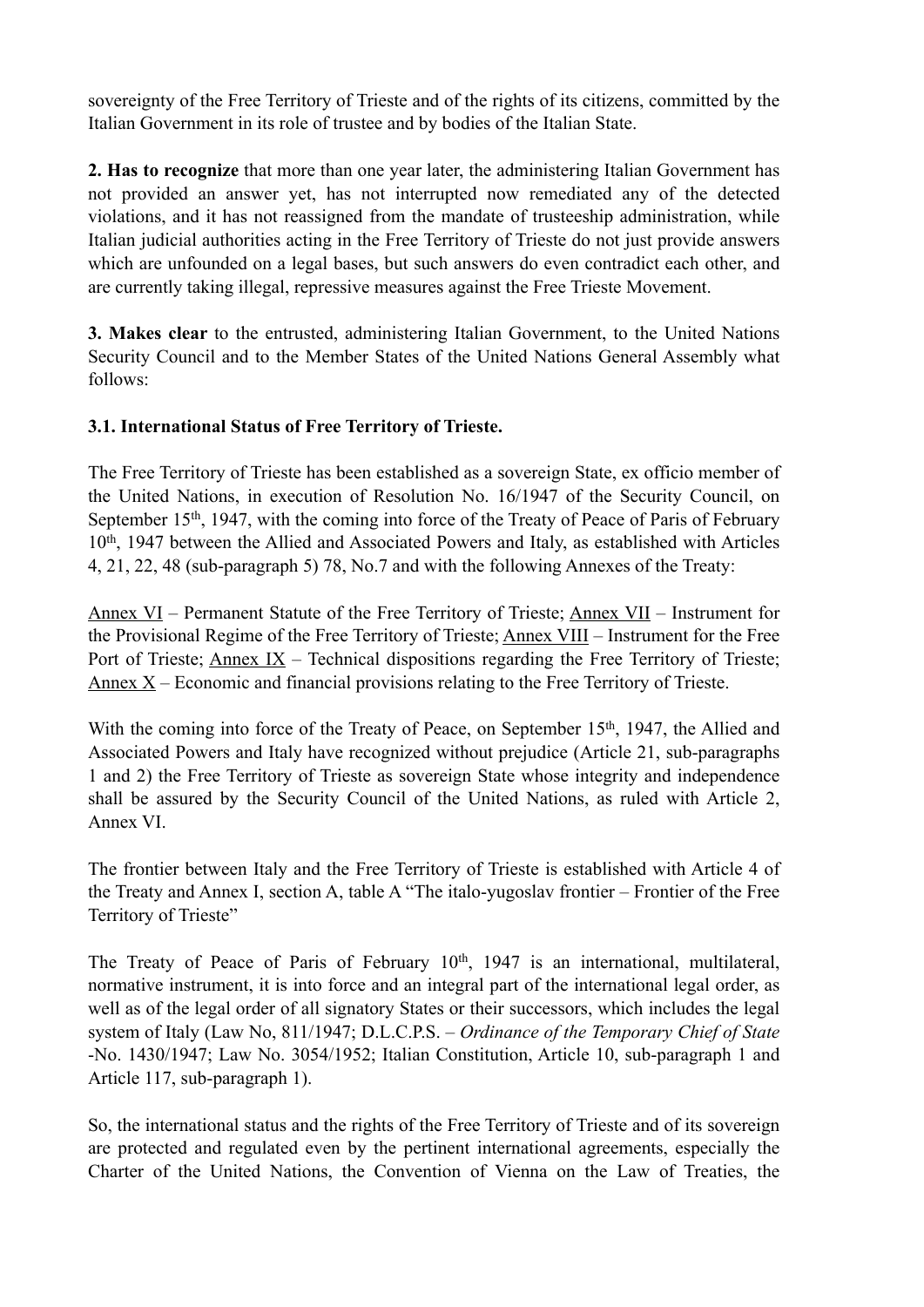Helsinki final act that concluded the Helsinki conference of 1975, and by the international and communitarian conventions concerning human, civil and political rights.

On the contrary, the legal status and order of the Free Territory of Trieste cannot be affected by acts committed by its bordering States or other international subjects, which hold no title to represent the Free Territory itself.

## **3.2. Territorial extension.**

Following international acts an instruments mentioned at paragraph 3.6, the Free Territory of Trieste currently consists in the Municipality of Trieste with the international Free Port and five smaller municipalities: Muggia, Dolina, Repentabor-Monrupino, Zgonik-Sgonico, Devin Nabrežina – Duino Aurisina.

The Free Territory of Trieste has no territorial claims against its bordering States or these nearby (Italy, Slovenia, Croatia).

# **3.3. International regime of the Port of Trieste.**

The Treaty of Peace establishes the following as for the international regime of the Port of Trieste:

**a)** at Article 33 of Annex VI the institution of registers for the registration of ships flying the flag of the Free Territory and for ships flying the flag of Czechoslovakia (now Czech Republic and Slovakia) of Switzerland, of Austria or Hungary that would regularly use the Free Port of Trieste;

**b)** at Article 34 of Annex VII the institution of an international Free Port, administered on the bases of the provisions of an instrument drawn up by the Council of Foreign Ministers, approved by the Security Council and annexed to the Treaty as Annex VIII;

**c)** as established by the norm of Annex VIII, that the Free Port is instituted as as a State corporation of the Free Territory of Trieste and shall be allowed unrestricted access to the ships and goods of all Countries, under the control of an International Commission formed by the representatives of France, United Kingdom, United States of America, USSR (now Russia and other successor States), Italy, Czechoslovakia (now Czech Republic and Slovakia) Poland, Switzerland, Austria, Hungary;

## **3.4. Provisional regime for the government of the Free Territory of Trieste.**

At the coming into force of the Treaty of Peace on September  $15<sup>th</sup>$ , 1947, the Security Council of the United Nations has constituted the Free Territory of Trieste as sovereign State under a Provisional Government envisioned with Article 21, sub-paragraphs 2 and 3and regulated in according with Annex VII pending the coming into force of the Permanent Statute described in Annex VI of the Treaty.

Article 10 of the Provisional Regime assigns legislative powers to the organ of Provisional Government, which consists in the Governor, supported by the Provisional Council of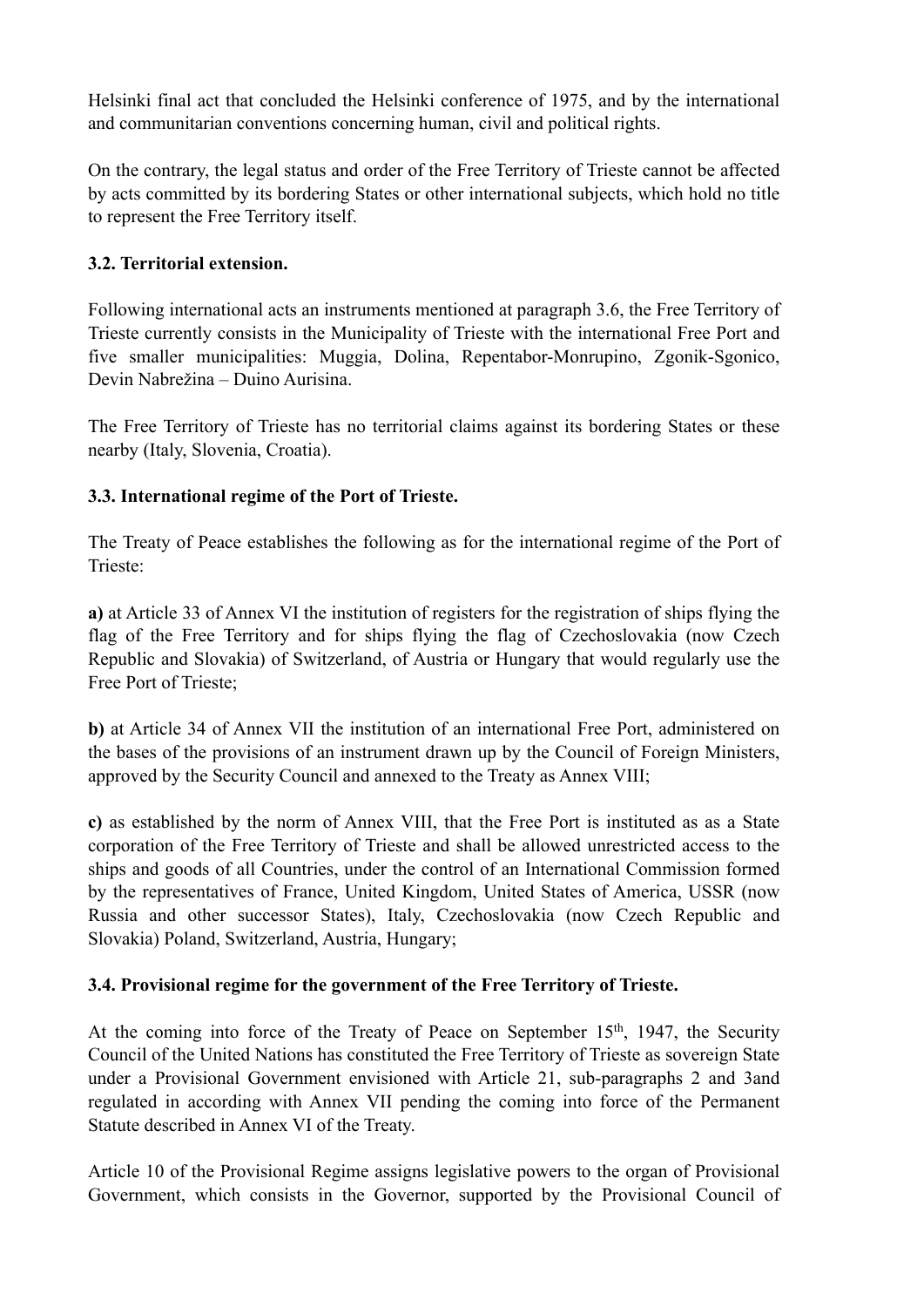Government and, until the appointment of the Governor, the administration of the Free Territory is entrusted to a Military Government (Article 1, sub-paragraph 2) then substituted with an entrusted, administering civil Government.

Article 2, sub-paragraphs 3, 4 and 5 of Annex VII sets as general principles of the Provisional regime of Government that its main purpose must be taking care of the needs of the population and its wellbeing and, to do this, it shall exercise the provisions of the Permanent Statute (Annex VI) as and when these provisions prove to be applicable and in so far as they are not substituted by the norms of the Provisional Regime.

So, among the provisions of Annex VI that must be either applied the way they are or after being adapted during the Provisional Regime there are the norms disposing: the neutrality and demilitarization of the Free Territory (Article 3); its democratic provisions as for Human Rights and Fundamental (Article 4) Civil and Political Rights (Article 5); citizenship rights (Article 6); official languages (Article 7); the State insignias (Article 8); the structure and the representatives of the State bodies (Articles 9 and 29); the principle of Constitutional Law (Article 10); the structure of judicial authority (Articles 14, 15, 16); the direct and exclusive dependence on the Security Council (Articles 17 and 25, including the principle of international settlement of disputes for the Free Port mentioned within Article 24 of Annex VIII); budget (Article 21); special and pardon powers (Articles 22 and 23): foreign relations (Article 24); the criteria for the appointment and removal of Administrative Officials (Article 26); public security and police force (Articles 27 and 28); railways (Article 31); register of commercial aviation (Article 32); naval registers for the Territory and other (Article 33); the international Free Port (Article 34); the freedom of transit to goods transported from and to the Free Port (Article 35); the interpretations and amendment of these provisions, including the right to petition (Articles 37 and 36).

The Regime of Provisional Government for the Free Territory of Trieste must also apply the provisions of Annex IX concerning technical dispositions and Annex X as for economic and financial provisions.

Among other things, Annex X rules, at Article 1, that the Free Territory shall receive, without payment, Italian State and para-statal property within its (state property of the Free Territory), and at Article 5, it rules that the Free Territory shall be exempt from the payment of the Italian public debt.

### **3.5. Special trusteeship mandate.**

In fulfillment to Annex VII, Article 1, sub-paragraph 2, at the coming into force of the Treaty (September 15th, 1947) and until the Security Council of the United Nations appoints a Governor, the Provisional Regime of the Free Territory was assigned to the Allied Military commands which, since 1945, were present within the respective occupation zones, Anglo-American ("Zone A") and Yugoslavian ("Zone B").

This provision has ended the regime of Allied occupation of 1945-1947 and substituted that with an Allied Military Government of the Free Territory of Trieste, in charge to exercise, on behalf of the Security Council of the United Nations, the powers and duties of the Provisional Regime of government established in Annex VII.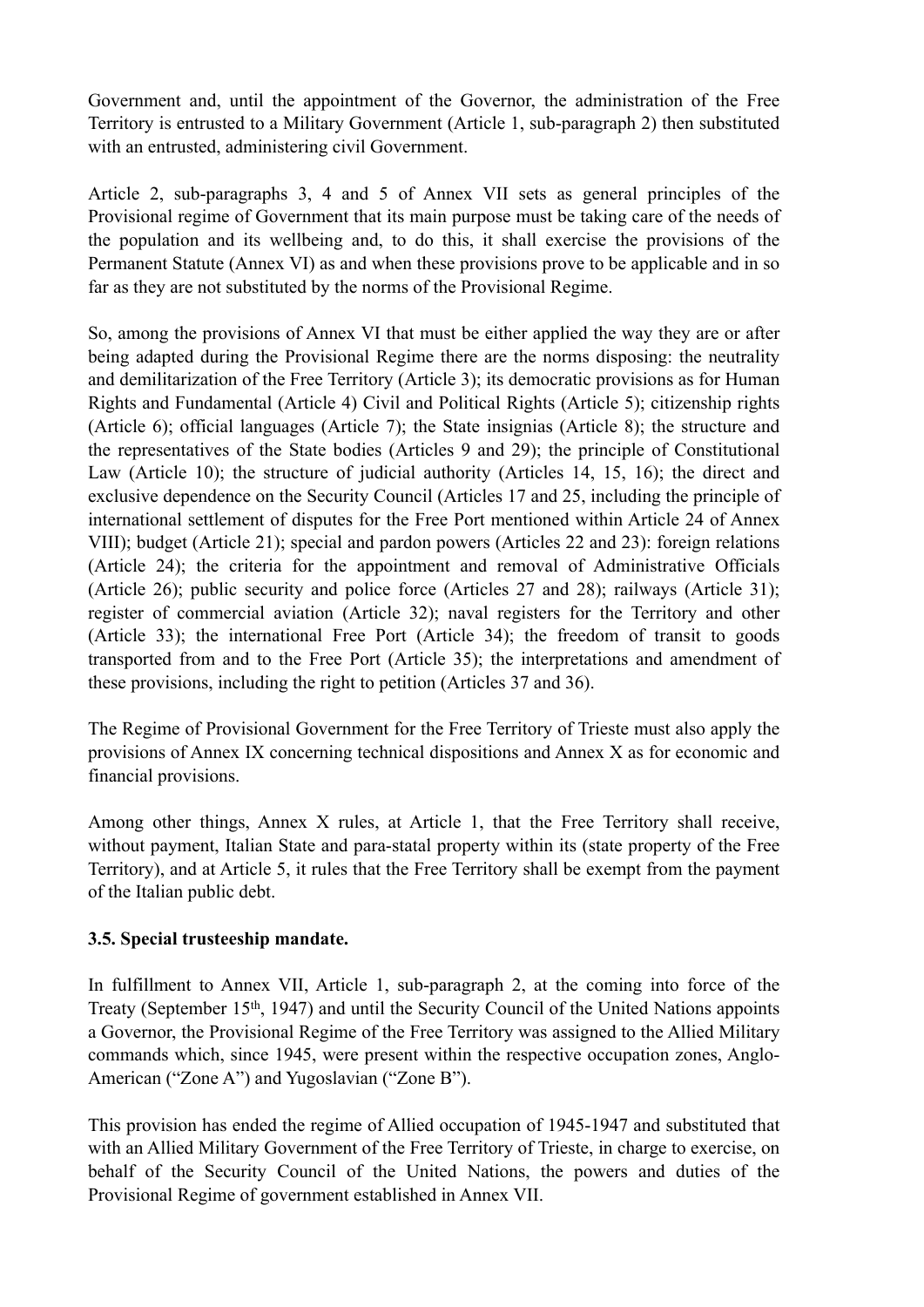Since, due to the international contrasts of "Cold war" the appointment of the Governor could not take place within the short times initially envisioned by the Treaty, the military forces assigned to the Allied Military Government have been released with the Memorandum of Understanding of London of October 5th, 1954, which is an additional executive instrument of the Treaty of Peace.

The Memorandum has substituted, as a practical arrangement, meaning without changes to the Treaty, the temporary military administration with the temporary civil administration, which, as for "Zone A" was entrusted to the Italian Government and, as for "Zone B", it became a responsibility of the Federal Yugoslav Government, and both government bounded themselves to respect their mandates.

These mandates of temporary military and then civil administration of the Free Territory of Trieste have the characteristics of a special trusteeship mandate since, on the contrary of ordinary trusteeship mandates, they both regard the administration of a constituted sovereign State, so they are entrusted to Governments, not to States, their purpose is to apply, temporary substituting the Governor, the Provisional Regime of government established with the Treaty of Peace, and they do directly depend on the Security Council (rather than on the Trusteeship Council) of the United Nations.

The special trusteeship mandate of the Free Territory of Trieste that, under these terms, back in 1954 has been assigned to the Governments of Italy and now Yugoslav as representatives, in this role, of the Security Council of the United Nations, is different from the role of the same governments as administrators of their own sovereign States, meaning Italy and what then was Yugoslavia.

So, the entrusted Government shall keep the trusteeship administration of the Free Territory of Trieste separate from that of its own State, it must exercise its mandate in the exclusive interest of the administered population and the International Community, in fulfillment of the Provisional Regime, and it must give up on the mandate in case of conflict of interests between the Free Territory and its own State.

The special trusteeship mandate for the administration of the Free Territory of Trieste gives to the administering Government the possibility to exercise the legislative powers listed at Article 10 of Annex VII, but it does not allow the administering Government to act or to stipulate international agreements that would modify, by any means, the status of the Free Territory of Trieste established with the Treaty of Peace or the consequent rights of its citizens.

### **3.6. Inefficacy of the agreements concluded among third States.**

The following acts have no legal efficacy as for the status of the Free Territory of Trieste, the rights of its citizens and the rights of other States as for the use and control of the international Free Port of Trieste as these are set by the pertinent norms of the Treaty of Peace of Paris and of the Memorandum of understanding of London: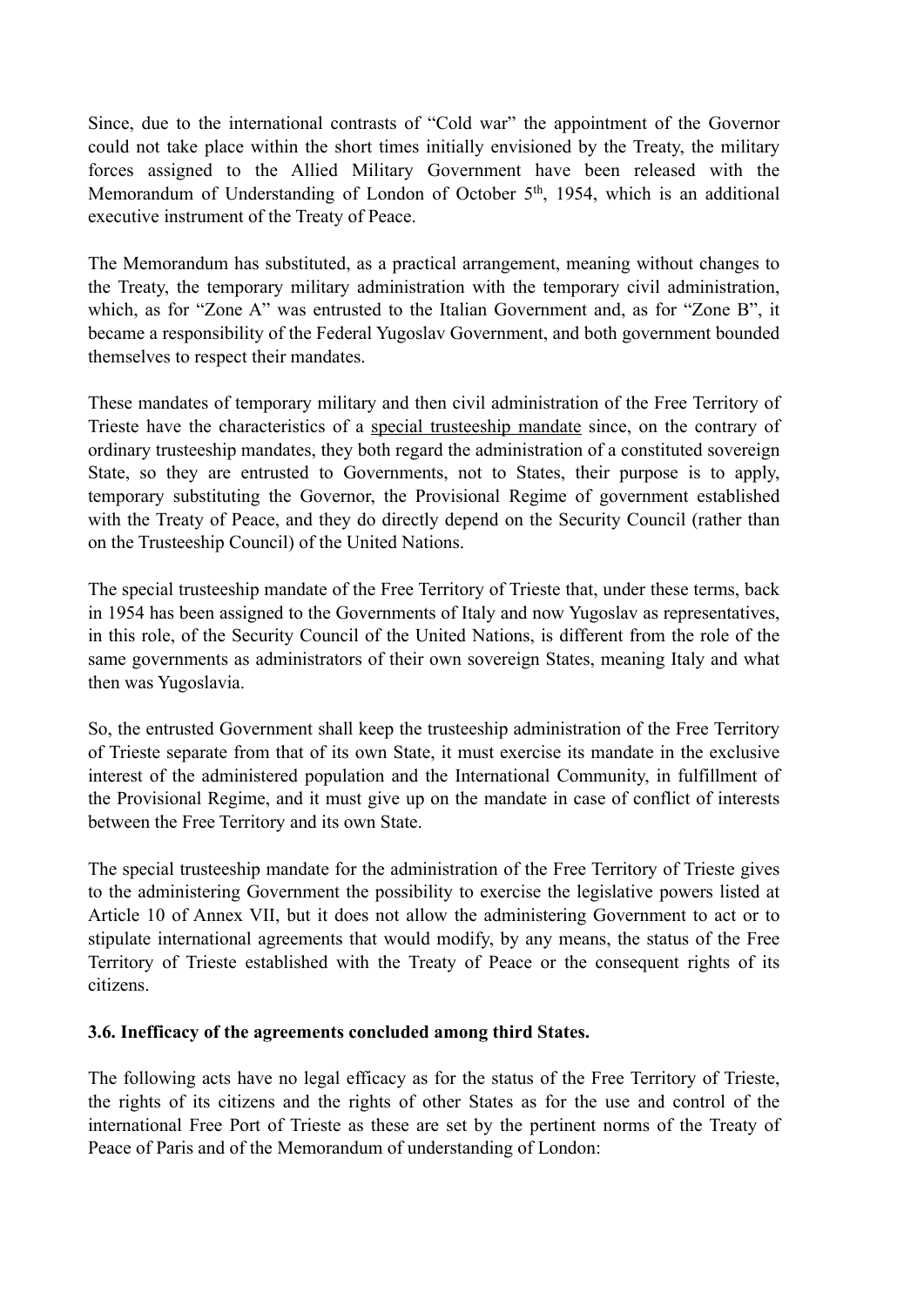- a) acts committed or agreements concluded by the entrusted administering Government in violation to its mandate;
- b) acts committed and agreements concluded by signatory States or other, third international subjects which are not authorized to represent the Free Territory of Trieste (Articles 8 and 34 of the Convention of Vienna on the law of treaties);
- c) interpretations of said norms under principles different from these established with Articles 31 an 32 of the Convention of Vienna on the law of Treaties;
- d) modifications concluded or claimed in violation of the principles an provisions of the Convention of Vienna on the Law of Treaties, especially these stated with Articles 30, 41, 44, 57, 59 concerning the modification, extinction, suspension of multilateral treaties, as well as of the principles established with Articles 61, sub-paragraph 2, and 62, sub-paragraph 2,  $a - b$  (whoever violates a Treaty cannot invoke the impossibility of perform that, nor the fundamental change of circumstances – the so called "*rebus sic stantibus*" clause – which cannot be invoked when it comes to borders anyways.
- e) acts committed and agreements concluded in violation of the self-determination rights of the sovereign population of the Free Territory of Trieste (Charter of the United Nations, International Covenant on Civil and Political Rights, Declaration on Principles of International Law concerning Friendly Relations and Cooperation among States, Conference on Security and Co-operation in Europe – Final Act of the Helsinki Convention).

In particular, the bilateral Treaty of Osimo of 1975 between the Republic of Italy and the F.S.R. of Yugoslavia, now dissolved, belongs to the abnormal categories mentioned above at paragraphs b) and d). So, it doesn't have legal efficacy as for the international, legal status of the Free Territory, nor as for the rights of its citizens and not even as for the rights of other States concerning the international Free Port of Trieste.

This means the Treaty of Osimo has legal efficacy only in its parts, which do not directly or indirectly affect the State frontiers, the properties and the rights of the Free Territory or its citizens, as well as the rights of other States related to the international Free Port of Trieste.

The Treaty of Osimo has an abnormal characterization as it was forced by western strategies in 1974-1975 in order to defuse, without modifying the intarnational status of the Free Territory, Italian territorial claims that could have destabilized Yugoslavia after the imminent death of Tito.

So, the Treaty of Osimo is a mutual acknowledgment of the frontier between Italy and Yugoslavia, it has a bilateral value and it does not mention the Free Territory, since that is a third State and neither of the others could represent it. Because of all of this, the Security Council of the United Nations did not oppose it, and it did only suspend the procedures concerning the Free Territory, but without declaring that extinct. The population of Trieste, never consulted, reacted firmly but with confusion against the Treaty of Osimo, but Italian nationalists mislead that.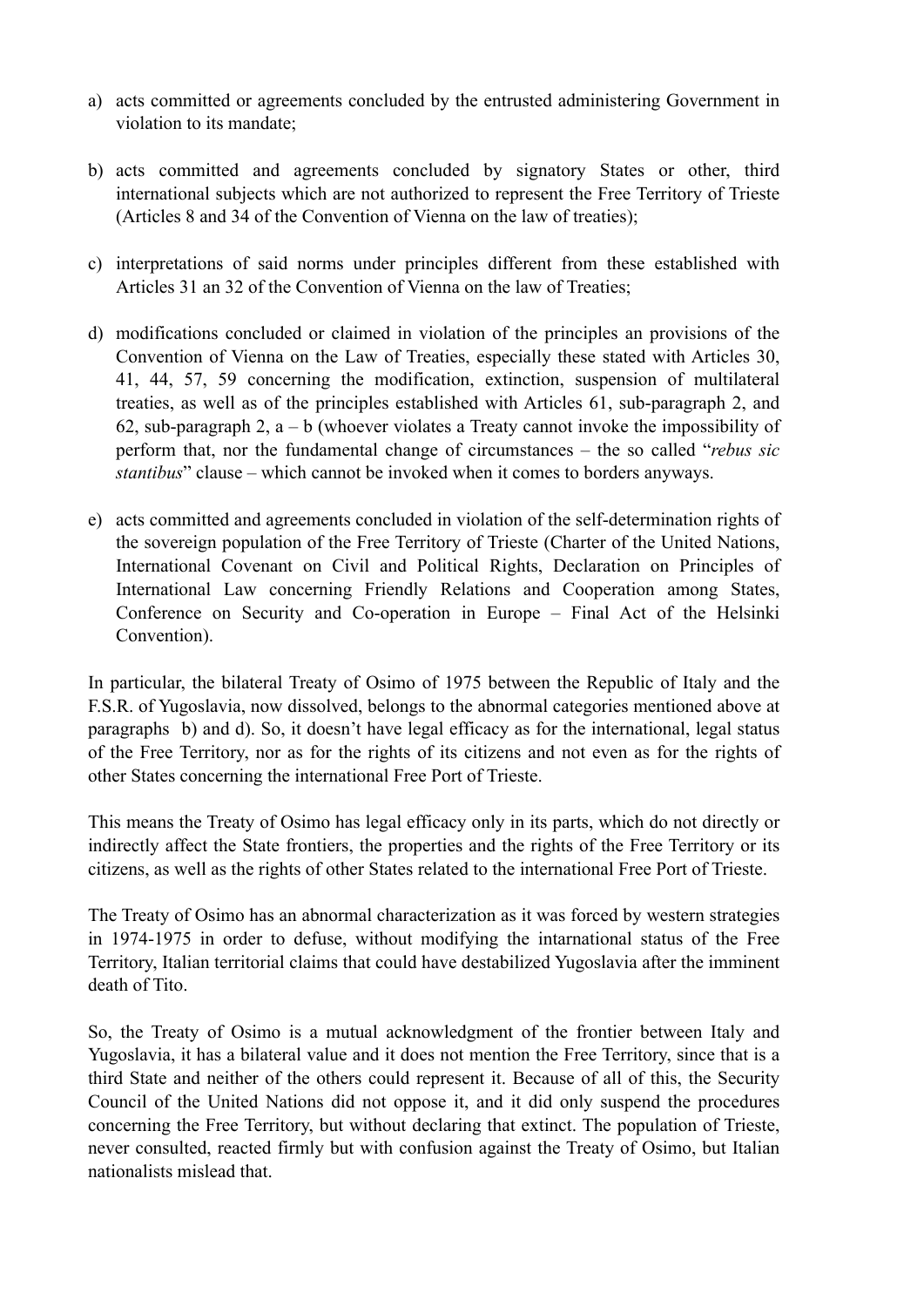### **3.7. Territorial modifications occurred since 1991-92.**

The Free Territory of Trieste has recently faced territorial modifications as it has preserved its main part, but has lost an accessory zone due to the consent of all Signatory States of the Treaty of Peace and of the population residing there.

The main part of the Free Territory is "Zone A" formed by the Municipality of Trieste with the Free Port and five minor municipalities nearby, entrusted to the special, military trusteeship of Allied military and then to the civil trusteeship of the Italian Government. Because of this, no change affected its status under international.

The accessory part of the Free Territory of Trieste was "Zone B", formed by 7 Municipalities of coastal Istria to grant the Free Port ("Zone A") direct access to international waters, and that was entrusted to the special, military trusteeship of Yugoslavia and then to the civil trusteeship of the Yugoslav Government, which had split that between the Federal Republics of Slovenia (Koper-Capodistria district) and of Croatia (Buje-Buie district).

The boundary between the two Zone coming under trustee, civil administration of the Governments of Italy and of Yugoslavia has been defined with the Memorandum of London of 1954, Article 3 and Annex 1 – Map.

In 1991-92 the Federal Jugoslav Government ceased to exist and, along with it, the mandate for the administration of "Zone B" entrusted to it was extinct as well. Due to its legal nature of trusteeship mandate it did not regard the succession of States between Federal Yugoslavia and the new, independent Republics of Slovenia and of Croatia, and the Security Council should have assigned it again.

The mandate has not been reassigned since in 1991-92 all Signatory States of the Treaty of Peace and all Member States of the United Nations have recognized the new independent Republics of Slovenia and of Croatia within their current borders, which include the mutual parts of "Zone B" where Slovenia did also hold a referenda for sovereignty and independence.

So, the international recognition and Slovenia's referenda have fulfilled the conditions of the Convention of Vienna on the Law of Treaties, Article 30, No. 3, concerning the modification of multilateral treaties following the consent of all Signatories and the exercising of the right to self-determination, making it impossible to apply the provisions for the Free Territory of Trieste in the Treaty of Peace and of the Memorandum of London for former "Zone B" only.

This is how former "Zone B" has became subject to the sovereignty of Slovenia and of Croatia, and the demarcation line established by the Memorandum of London between former zones A and B has become the state border of the Republic of Slovenia with the Free Territory of Trieste under temporary administration, entrusted to the Italian Government.

Due to this, since 1991-92 the present-day Free Territory of Trieste is constituted by former "Zone A" which remained under uninterrupted special trusteeship administration of the Italian Government, and that has no territorial claims against Slovenia and Croatia.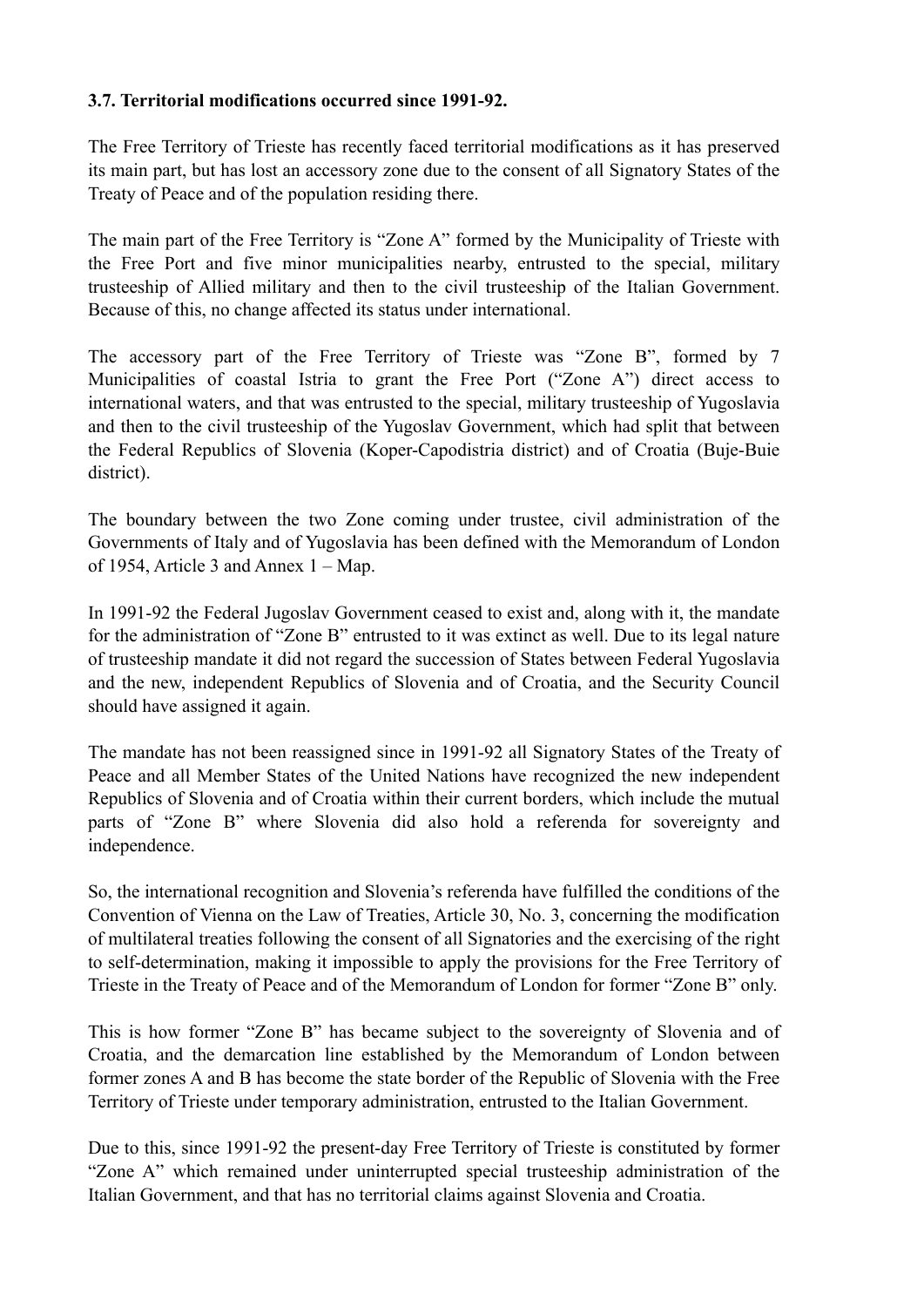Free access to international waters is granted to ships using the Free Port of Trieste are granted under the Treaty of Peace and under international conventions in force; this does also regard the international transit of its goods travelling by land.

### **3.8. Current conditions for the appointment of the Governor.**

The end of the Cold war, the dissolution of the Federation of Yugoslavia, the international recognition of Slovenia and Croatia within their current borders, as well as the interest of international economy as for the use and development of the Free Port of Trieste have determined the political and economic conditions to obtain as soon as possible that the Security Council of the United Nations appoints the Governor that, under the norms included in Annexes VI and VII of the Treaty of Peace must substitute the entrusted, administering Government in order to enforce the Permanent Statute of the Free Territory of Trieste.

The Free Trieste Movement has already sent to the Security Council of the United Nations the first 15.000 signatures of the citizens of the Free Territory requesting the appointment of the Governor.

## **3.9. The trusteeship administration of the Italian Government.**

Currently, the Italian Government is the only titular of the mandate of special, trusteeship administration of the Free Territory of Trieste, in execution of the pertinent norms of Annex VII of the Treaty of Peace of Paris of February 10<sup>th</sup>, 1947 and of all consequent, administrative duties.

For the reasons explained above, at paragraphs 3.1, 3.2 and 3.3, the Italian Government must exercise the trusteeship administration of the Free Territory of Trieste and of its population:

**a)** as a special, trusteeship mandate, on behalf of the Security Council of the United Nations, meaning not on behalf of the Italian State;

**b)** maintaining separated the administration, fiscal regime and state properties of the State and population of Italy respect to that of Trieste;

**c)** in the interest of the Free Territory of Trieste to the complete enforcement of their rights;

**d)** for the complete use of the Free Port of Trieste in the interest of the citizens of the Free Territory of Trieste, of the International Community and of the third States holding special rights on that;

**e)** enforcing the Provisional Regime established with Annex VII of the Treaty as well as compatible norms of the Permanent Statute in Annex VI;

**f)** resigning the mandate of trusteeship administration in case of conflict of interest between its roles of Provisional of the Free Territory of Trieste and that of Government of the Republic of Italy.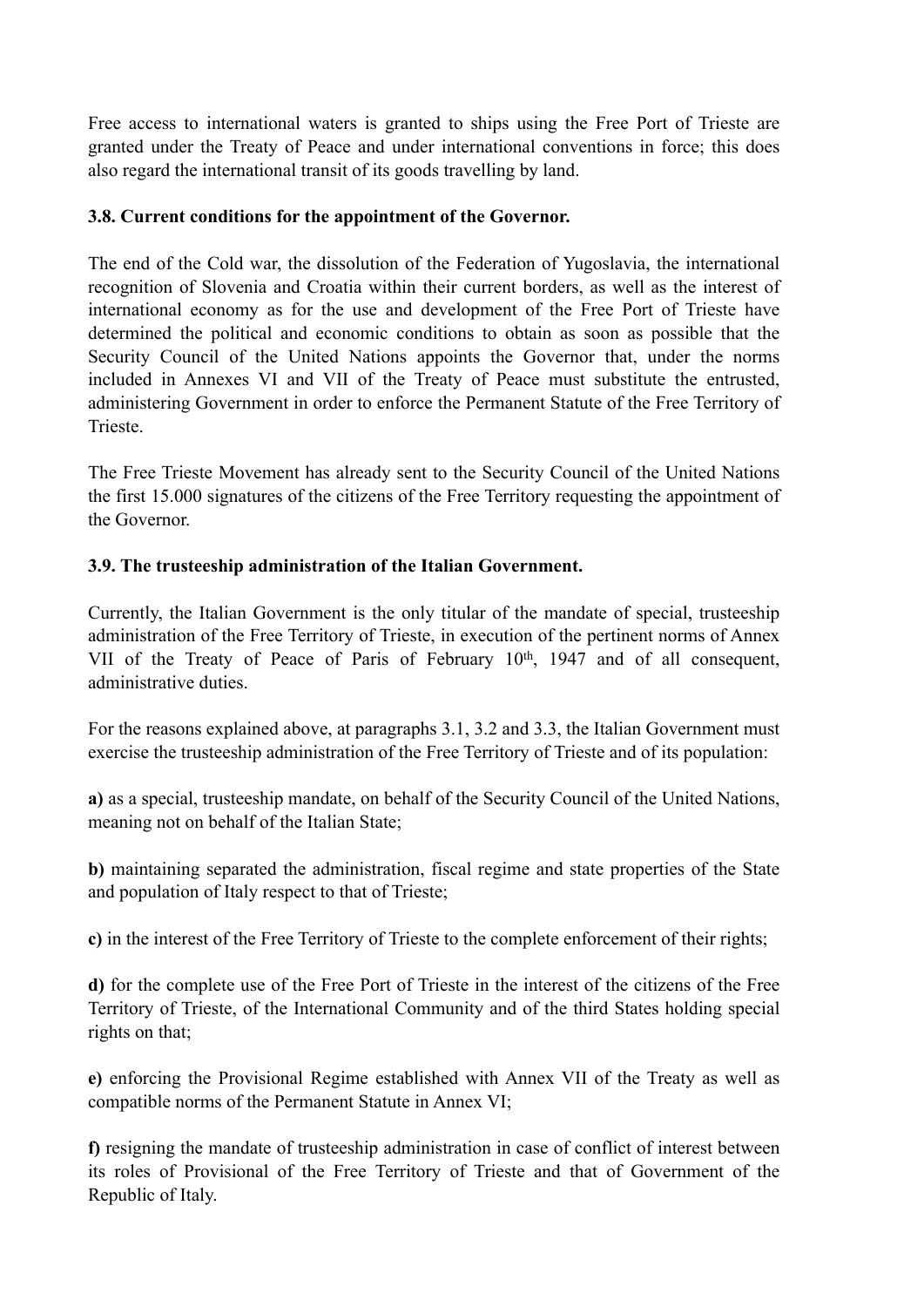## **3.10. International obligations of the administering Italian Government concerning the Port of Trieste**

By accepting the special mandate of trusteeship administration of the Free Territory of Trieste, the Italian Government did also assume the following, main obligations in regarding to the Port of Trieste:

**a)** the obligation, set with Article 33 of Annex VI, to open naval registers of the Free Territory of Trieste for ships and vessels flying the flag of the Free Territory, of Czech Republic, of Slovakia, of Switzerland, of Austria and Hungary which do often use the Port of Trieste;

**b)** the obligation, set with Article 5 of the Memorandum of London, to maintain, as long as it is entrusted with this mandate, the Free Port at Trieste in general accordance with the provisions of Articles 1-20 of Annex VIII of the Italian Peace Treaty and to summon, in order to do that, an International Consulting Commission.

### **3.11. Violations committed by the administering Italian Government**

The Anglo-American Allied Military (1947-54) has respected the special, mandate for the trusteeship administration of the Free Territory of Trieste received from the Security Council, and it has established the bodies of the Provisional Government of the Free Territory in then "Zone A".

On the contrary, the administering Italian Government that seceded to it 1954 has violated the mandate, as did the ceased Government of Yugoslavia, in order to simulate the sovereignty of the State of Italy over the Free Territory of Trieste.

In order to do that, the Italian Government has slowly destroyed the bodies of the Provisional Government that had been established by the Allied Military Government, and it illegally substituted these with the bodies of the Italian State, to simulate sovereignty of the Republic of Italy over Trieste and over the Free Port of Trieste.

Italian authorities illegally simulated the sovereignty of the Italian State using violence and cheating (nationalist propaganda, press censorship, false juridical thesis, financing nationalist and neo-Fascist parties, sabotage and repression of local opposition, etcetera) taking advantage of Western strategic tolerance towards Italy in the Cold war era (see: Complaint and Notice of default, Chapter VIII).

From the legal perspective, from 1954 to 1963 the Italian Government has simulated Italian sovereignty by maintaining the formal asset of trusteeship administration through a Commissar-General of Government with legislative powers. Since 1963, that special, administrative body has been abolished and, through illegal actions and acts, the administrative bodies and insignias of the Republic of Italy were directly introduced in the Free Territory of Trieste.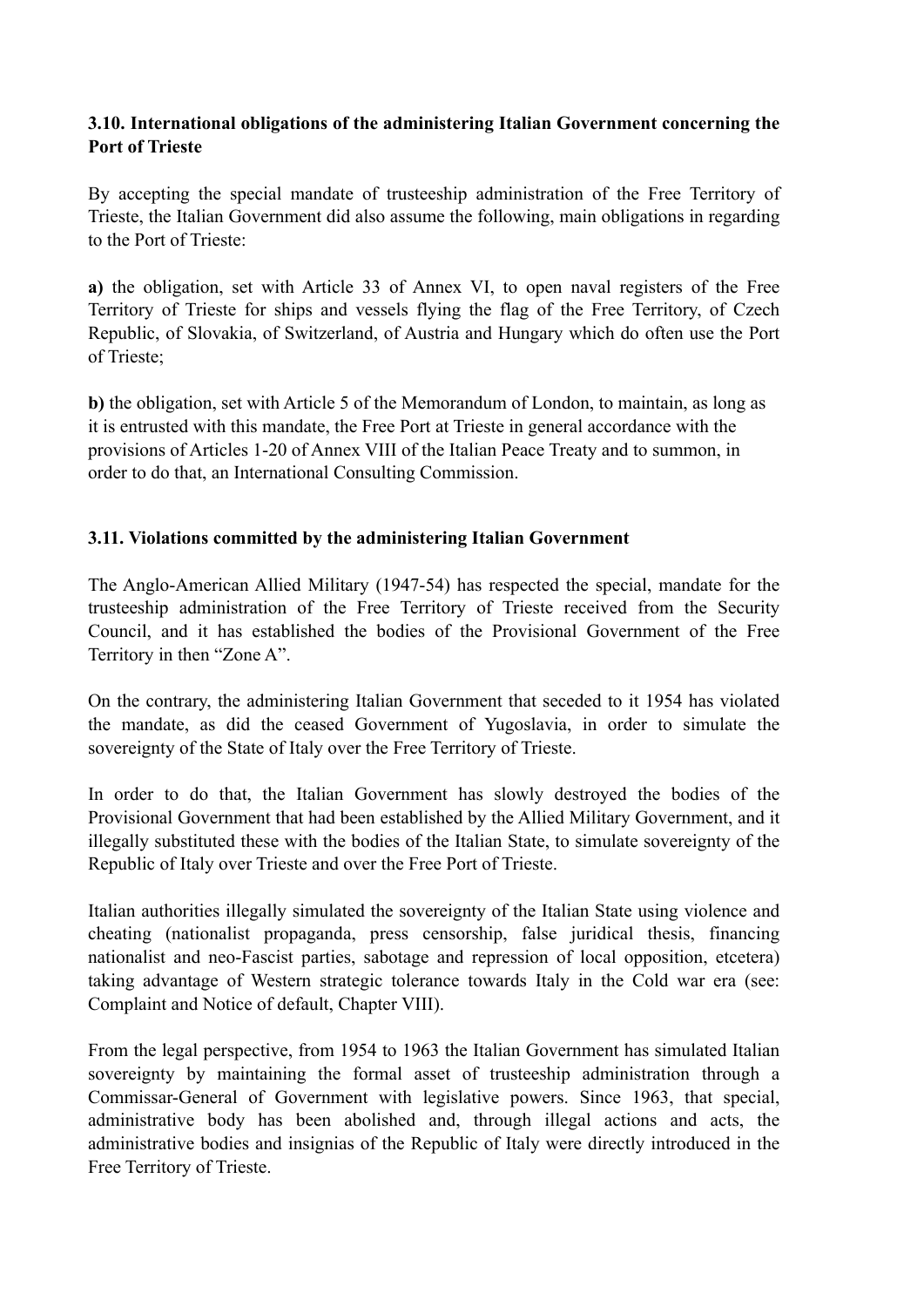By doing so, the Italian Government has committed serious violations of the Treaty of Peace, of the Memorandum of London, of international law, damaging the Free Territory of Trieste, the rights of the citizens of Trieste and the rights of the International Community as for the use of the Free Port of Trieste.

In particular, the entrusted, administering Italian Government:

**a)** has violated the political independence of the Free Territory of Trieste, since it has substituted its bodies and rules of government and its foreign (Articles 9, 29 and 24 of Annex VI) with these of the Italian States, which are even affected by serious levels of corruption;

**b)** has violated the obligation to depend directly and exclusively from the Security Council of the United Nations as for the administration of the Free Territory (Articles 17, 25 and 37 of Annex VI, Article 3 of Annex VII, Article 25 of Annex VIII), since it has excluded that from the administration;

**c)** has violated the duty to keep the entrusted administration of the Free Territory of Trieste separate from the administration of the Italian State, even as for their budgets (Article 21 of Annex VI);

**d)** has violated the duty to act for the interest of the population of the Free Territory of Trieste (Article 2, sub-paragraphs 3, 4 and 5 of Annex), because it acted against it, for the interest of the State and population of Italy;

**e)** has violated Article 1 of Annex X subtracting to the Free Territory of Trieste all of its State Properties to illegally assign these to the State of Italy;

**f)** has violated Article 5 of Annex X by having the Free Territory of Trieste (which has no public debt) paying the enormous public debt of Italy, as well as all other forms of inappropriate Italian taxes, which are some of the highest in the world due to the corruption of Italian political system.

**g)** has violated the legal and judicial independence of the Free Territory (Articles 10, 14, 15, 16, 22 and 23 of Annex VI) forcing the judicial and justice system of the Italian State, including its corruptions and injustices;

**h)** has violated the neutrality and demilitarization of the Free Territory (Article 3 of Annex VI) forcing on it Armed Forces as well as the recruitment of soldiers of the Italian States without the authorization of the United Nations;

**i)** has violated the provisions regulating the citizenship of the Free Territory of Trieste (Articles 27 and 28 of Annex VI) by forcing, illegally, the citizenship of the Republic of Italy to its citizens;

**j)** has violated the norms concerning public security and police forces of the Free Territory (Articles 27 and 28 of Annex VI) dismissing the police forces of the Free Territory that had been created by the Allied Military Government and imposing the police forces of the Italian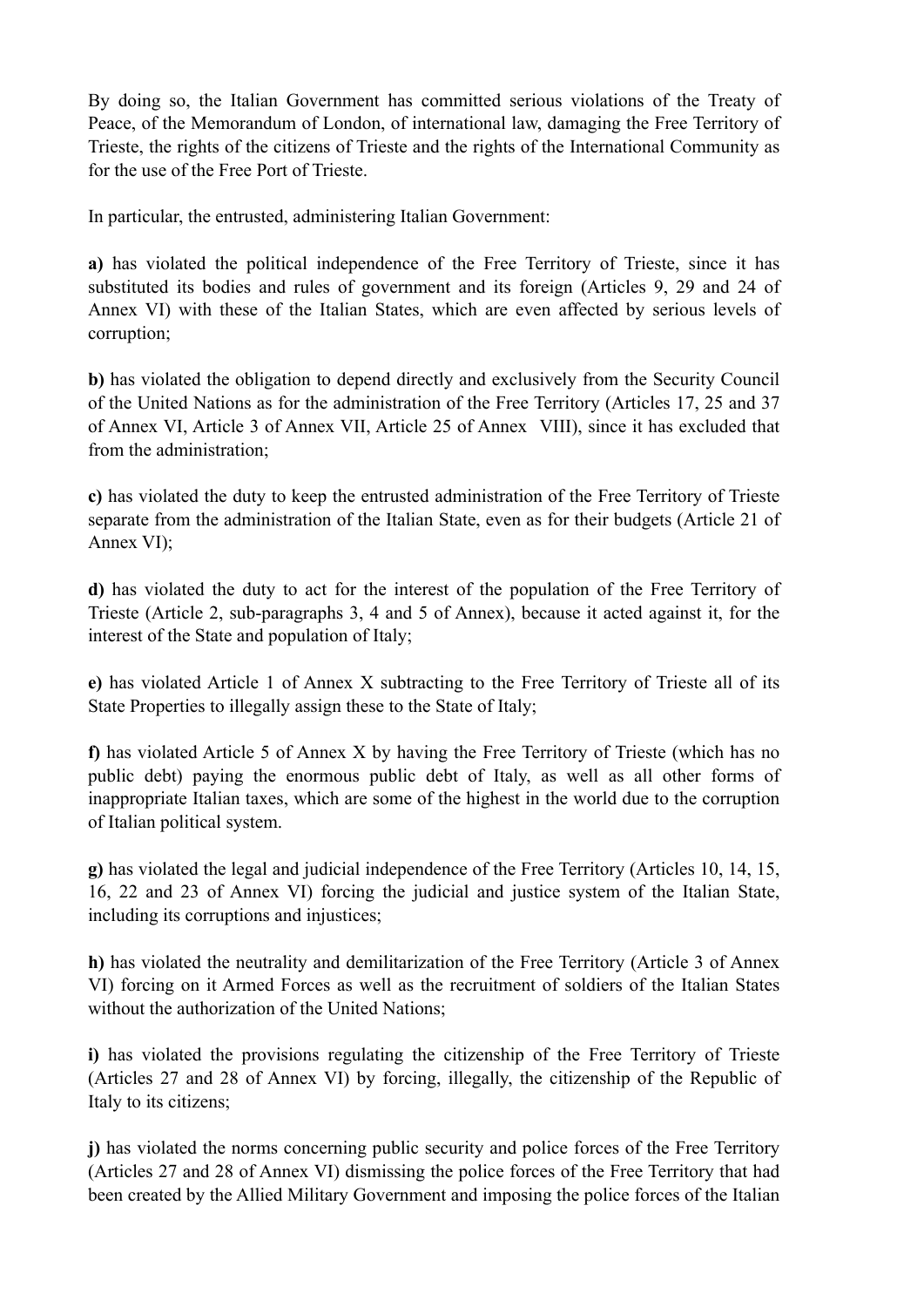State (yet, without recognizing to them the legal and economic provisions for missions abroad; same goes for other Italian officers);

**k)** has violated the duties concerning the naval registers of the Free Territory of Trieste and of the Countries holding right on these, as the Italian Government did not open these;

**l)** has violated the duties regarding to the maintaining of the international Free Port of Trieste, because it omitted to apply to it the Articles from 1 to 20 of Annex VIII, substituting these with Italian laws about ports, as well as omitting to summon on a regular bases the International Commission in charge to provide the advice of interested States.

**m)** has violated the duties regarding railways and the free transit of good from and to the Free Port of Trieste (Articles 31 and 35 of Annex VI) because it has allowed the State od Italy to take possession of the railways of the Free Territory and to force inefficient services, as well as harmful charges.

**n)** has violated the duty to open a register for the commercial aviation flight of the Free Territory of Trieste (Article 32 of Annex VI).

**o)** has violated the provisions concerning human and civil rights (Articles 4 and 5 of Annex VI) as well as these concerning the official languages of the Free Territory (Article 7 of Annex VI; Memorandum of London, Annex II), because it has exposed the Slovene minority and language to serious discrimination, as well as to nationalist and racist aggressions, as well as limitation to their equality rights;

**p)** has officially accredited, sustained with propaganda and supported with massive financing, both public ad secret, Italian nationalism and neo-Fascism in Trieste, violating the moral rights concerning the equality (Articles 4 and 5 of Annex VI) of the citizens with different ethnic origins, language and religion which form the multiethnic population of the city and Free Territory of Trieste.

## **3.12. Damages caused to the Free Territory, to other States and to the international community.**

By committing said violations of the trusteeship administration mandate, the administering Italian Government and the Italian State have caused, and keep causing, very serious damages to the economy and to the development of the Free Territory in order to favor the concurrent ports of the Italian peninsula.

Said actions of the Government and State of Italy have as well damaged the international community which holts the right to freely use the Free Port of Trieste for the ships and goods of all Nations, especially when it comes to the States that have the rights to participate to the management of the Free Port and to register there ships waving their own flag.

The States that, under the Treaty of Peace, are entitled with the right to register within special registers of the Free Territory of Trieste ships waving their own flag that use the Port of Trieste are Czech Republic, Slovakia, Switzerland, Austria and Hungary.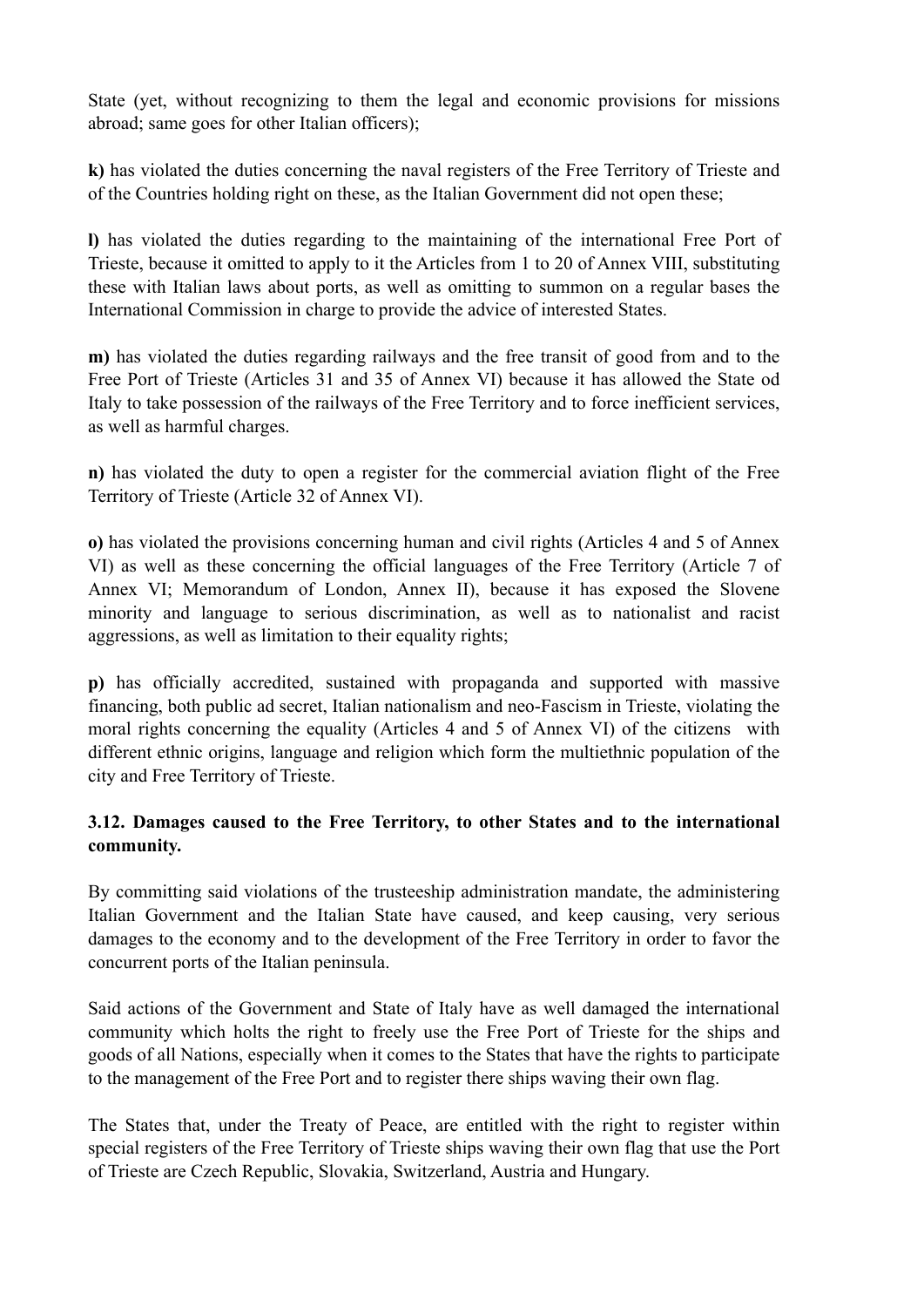The States to which the Treaty of Peace recognizes the right to participate to the management of the international Free Port of Trieste are: France, United Kingdom, United States of America, Russia and other successor States of the USSR, Slovenia and other successor States of Yugoslavia, Italy, Czech Republic, Slovakia, Poland, Switzerland, Austria, Hungary.

The block of the development of the Free Port of Trieste caused by the actions of the administering Government and State of Italy did as well prevent the economic recover of Southeastern Europe, whose direct maritime terminal is the strategic port system of North-Eastern Adriatic, formed by Trieste (Free Territory), Koper (Slovenia) and Rijeka (Croatia).

The three strategic ports for South-Eastern Europe do actually complete each other, but only Trieste has an international free port, and blocking this facility causes a direct damage to the Countries which have the right and major need to benefit the tax advantages offered by the port and Free Territory of Trieste: Austria, Hungary, Slovenia, Croatia, Bosnia and Herzegovina, but also Czech Republic, Slovakia, Serbia, Switzerland and many Italian companies.

At the same time, in Trieste, Italian nationalism and neo-Fascism, supported and sponsored by the Italian Government, has parlayed the historic role of Trieste as catalyst of the culture of mixed national identities of Mitteleuropa, of the Balkans and of the Eastern Mediterranean.

### **3.13. Necessity to urgently reactivate the international Free Port of Trieste.**

The political and strategic circumstances that, up to now, allowed the Italian Government to violate its trusteeship mandate in order to illegally prevent the development and the wellworking of the international Free Port as well as of the Free Territory of Trieste have ceased at the end of the Cold war and with the dissolution of Yugoslavia and were then substituted by the current, strategic necessity to reduce political and economical imbalances in Southeastern Europe, currently worsened by the generalized economic crisis.

The strategic role of the Free Port and Free Territory of Trieste as for the political and economic stabilization of South-Eastern Europe is also increased by the development of European traffic arteries whose marshaling centers are Vienna and Bratislava and, as for their maritime terminals, the port system of the international Free Port of Trieste, nearby Slovene port of Koper and the Croatian port of Rijeka.

We are especially talking about the Baltic-Adriatic axis, which connects the Mediterranean to the Arctic route to America and the Far East, the transsiberian railway corridor to China and their respective junctions, through the Adriatic, the Suez Canal, expected to double its capacity, as well as to Atlantic routes to Gibraltar.

So, the role of those three Eastern, Adriatic Ports is essential, and, among these, the international Free Port of Trieste has a key position as economics and financial free-zone center, whose importance is confirmed by the development of free ports and free zones allover the world.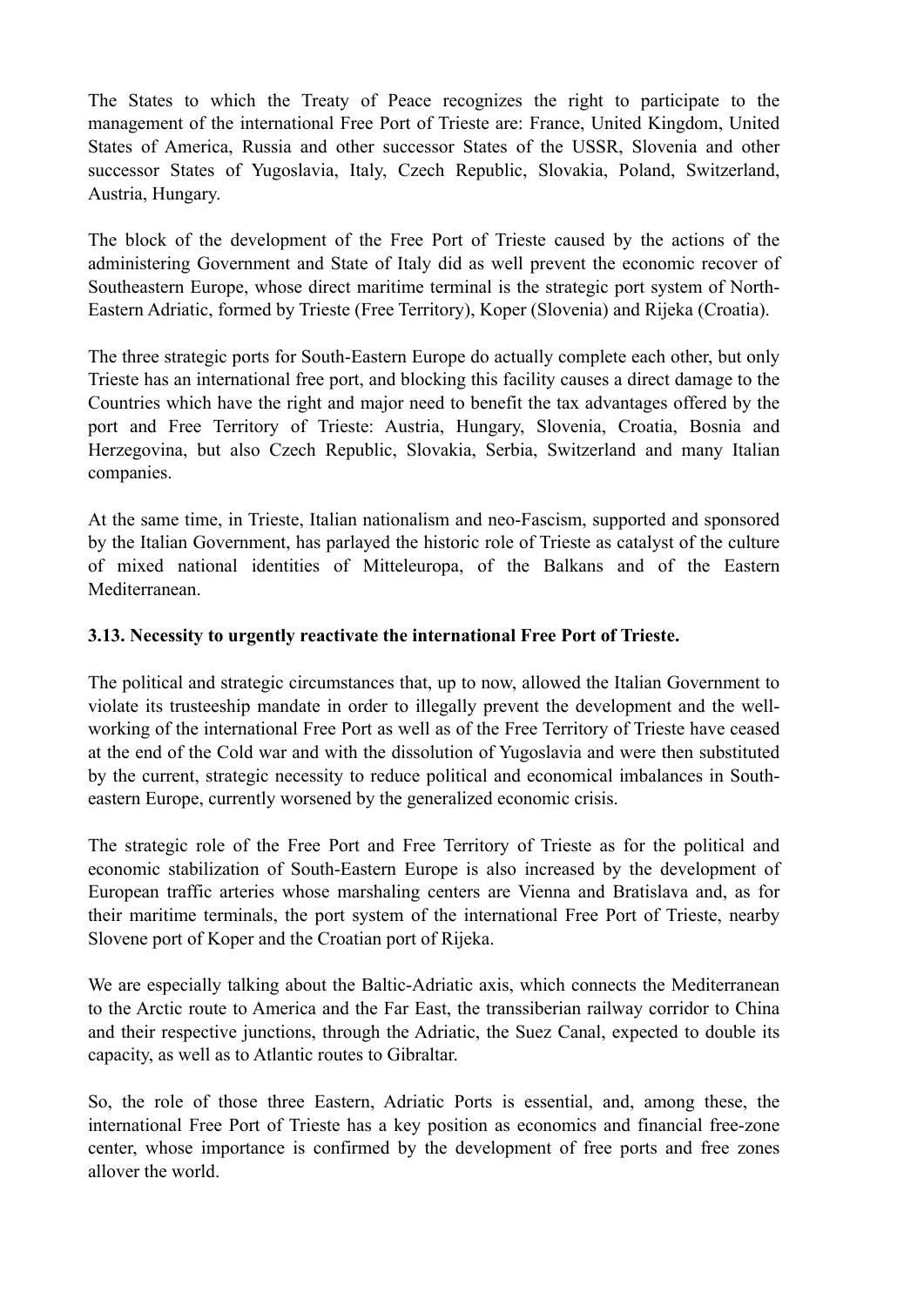But this strategic development of South-Eastern Europe is threatened by an abnormal operation of the Italian Government that, up to now, has been under evaluated.

Because the Italian Government is taking advantage of the paralysis of the Free Port and Free Territory of Trieste, as well as of the economic weakness of Slovenia and Croatia to attempt the ultimate block of the Free Port of Trieste (eliminating a part of it an blocking the other with incompatible activities) and to divert the traffics of the Adriatic-Baltic corridor and these of the transsiberian corridor from Trieste, Koper and Rijeka to the Port of the Italian peninsula.

This deviation would seriously weaken the economy of South-Eastern Europe, and it would unnecessary enforce the system of the ports of the Italian peninsula, which is overloaded and firmly controlled by Italian organized criminality, which is as well involved in the instabilities of the whole Eastern Europe, especially the Balkans.

Because of this, reactivating the international Free Port of the Free Territory of Trieste, in collaboration with Slovenia and Croatia, to coordinate its traffics with these of the Ports of Koper and Rijeka, is a present-day, strategic necessity, not a question referred to the past.

Yet, from a practical and legal perspective, to reactivate and develop the international Free Port of Trieste is necessary reactivating the Free Territory of Trieste as an international enclave that must grant the strategic independence of the Free Port from the opposing interest of any other State.

So, the international community has interest in providing an urgent regulation to the trusteeship administration of the Free Territory of Trieste, ether forcing the Italian Government to respect its mandate or assigning that to another Government that has no conflict of interests with the Free Territory itself, or else, to a temporary, administrative Authority of the United Nations.

### **3.14. Receivers of the complaints**

The complaints for the violation of the mandate of trusteeship administration of the Free Territory of Trieste and its international Free Port must be addressed to the Italian Government as such (Republic of Italy), that must be charged with the simulation of sovereignty, the subtraction of the State properties of the Free Territory, collecting nonpayable taxes, as well as other damages caused by substituting the administrative bodies of the Free Territory of Trieste with its own.

All complaint must as well be notified to the Security Council of the United Nations, as guarantor of the Free Territory, to other competent bodies of the United Nations and to the Countries that are either directly or indirectly damaged by the non-application of the provisions concerning the Port and international Free Port of Trieste.

## **3.15. International warning and demands.**

After noting and considering all of this, the Free Trieste Movement, as representative of the interests and will of a significant part of the sovereign population of the Free Territory of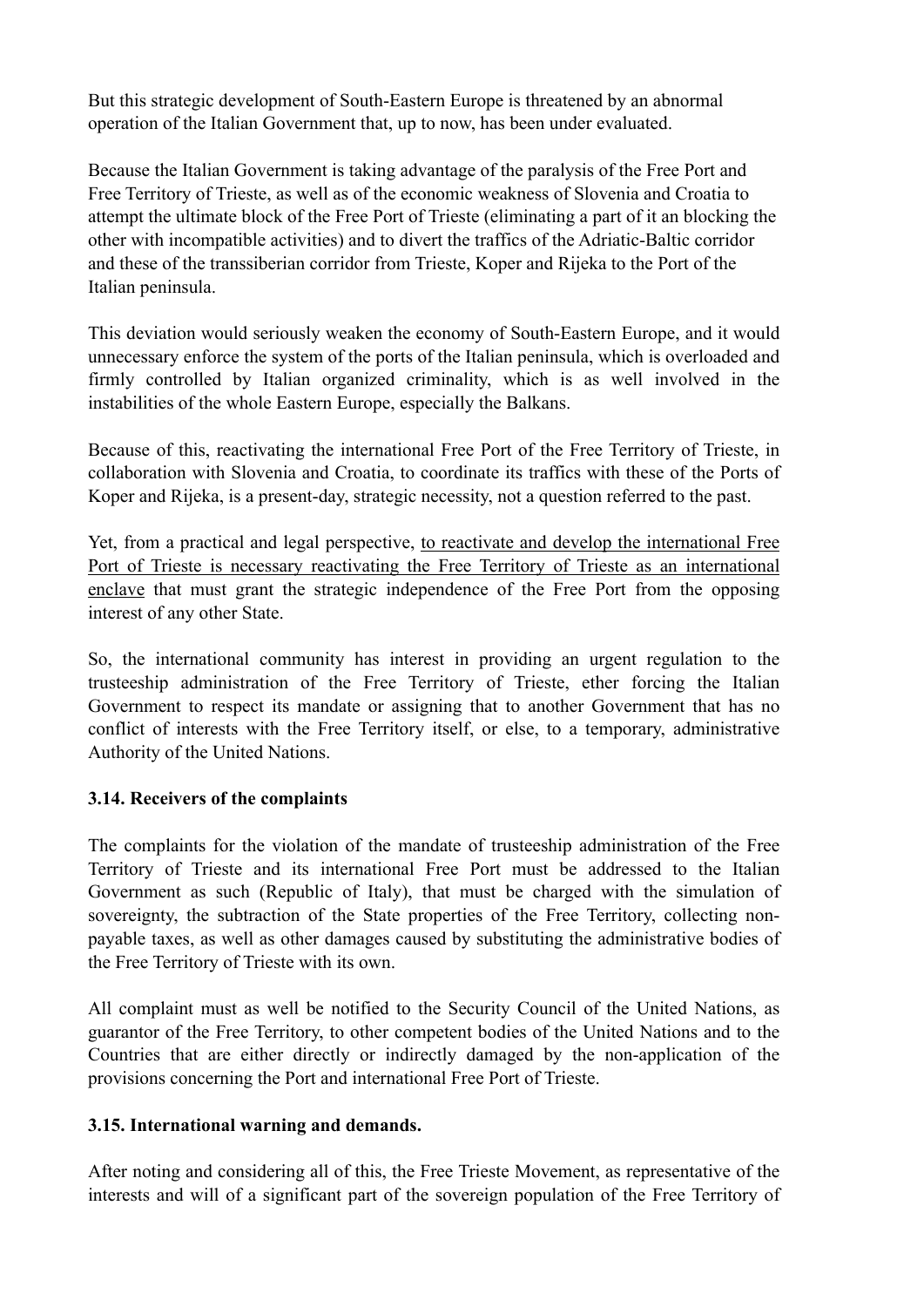Trieste, whose administration is currently entrusted to and under the responsibility of the Italian Government

#### **warns**

**the entrusted, administering Italian Government:** 

**a) to execute, within six months, in good faith and with the highest efficiency and correctness, the duty accepted with the Memorandum of London of October 5th, 1954 to maintain the international Free Port of Trieste in accordance with Articles 1 – 20 of Annex VIII of the Treaty of Peace of Paris of February 10th, 1947, and the obligation to open national and foreign naval registers of the Free Territory of Trieste established in Article 33 of Annex VI of the Treaty, approving, in order to do this, approving and issuing the following implementing Decree mentioned at paragraph 3.16;** 

**b) to verify and regularize, within six months, all the actions of the bodies of the Italian State within the Free Territory of Trieste and within the international Free Port of Trieste, conforming these to the of trusteeship administration;** 

**c) to immediately suspend, until the above mentioned verification and regularization, fiscal measures taken by organs of the Italian State against citizens or companies of the Free Territory of Trieste;** 

**d) to communicate, as soon as possible, said provisions to the Security Council of the United Nations as well as to all interested States;** 

#### reserves the right

whenever the measures listed above are not enforced, to take action before the competent national or international court, even to require a remediation for past, present and future damages caused by the administering Italian Government and by the Italian State to the citizens of the Free Territory of Trieste;

#### **demands**

**to the Security Council of the United Nations to oversee the execution of these as well as any other obligations following the mandate of the Italian Government, special trustee of the Free Territory of Trieste and, in case of default, to either take care of assigning said trusteeship mandate to the Government of a Country that is not in conflict of interest with the Free Territory of Trieste, (Austria, Switzerland or else) or to a special Authority of the United Nations, until the appointment of the Governor; invites** 

**all States interested to use the international Free Port of Trieste, especially the States holding the right to participate in the management of the Free Port and to register their own ships in the Free Territory of Trieste, to support, both within international relations and before the United Nations, the rights of the Free Territory of Trieste, as well as the demands presented by the Free Trieste Movement.**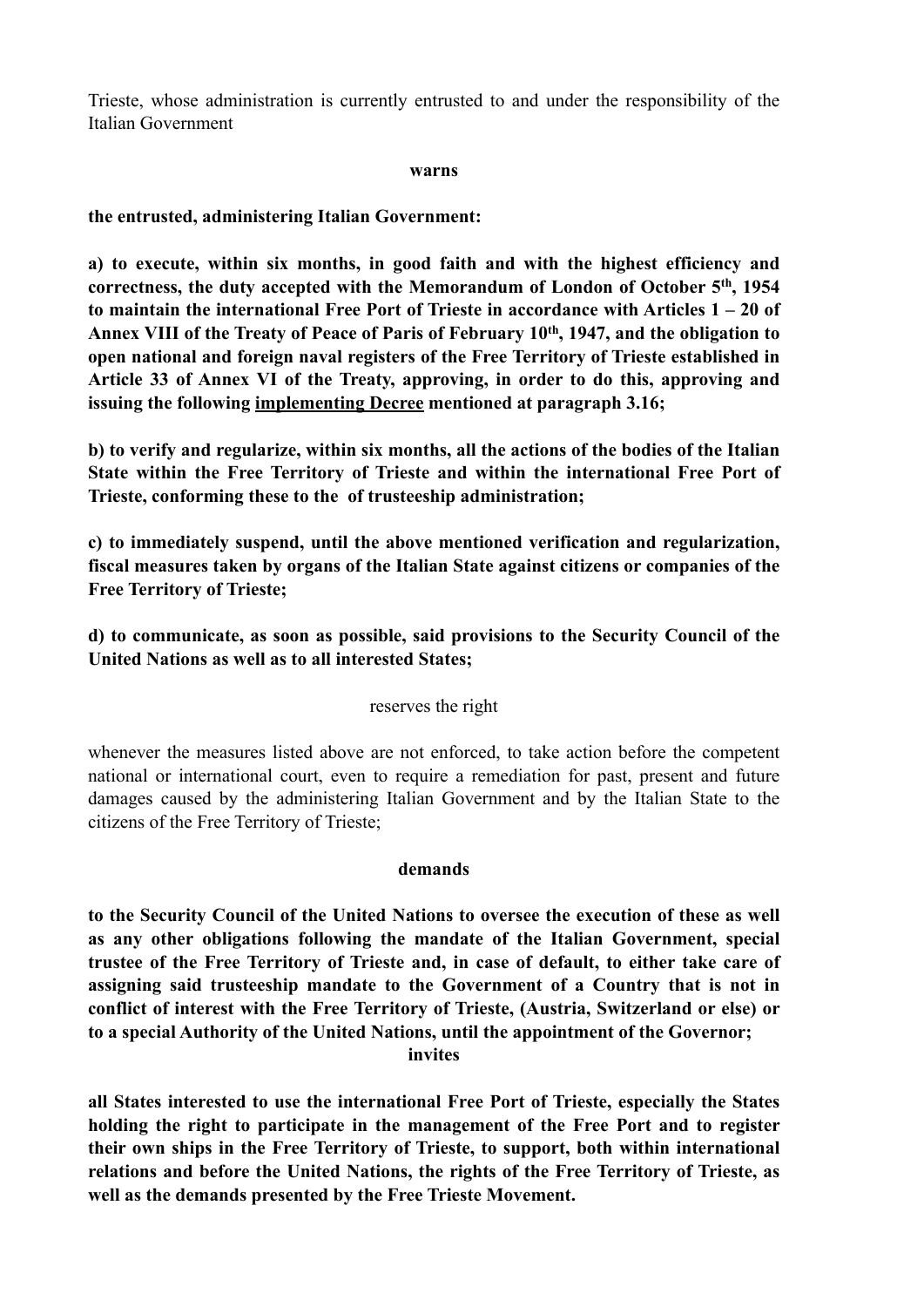#### **3.16. Text of the legislative Decree.**

The following text is the text of the legislative Decree that the Free Trieste Movement requests the Italian Government, as special trusteeship administrator of the Free Territory of Trieste, to approve within six months:

**Legislative Decree to implement, within the legal order of the Free Territory of Trieste, the obligations assumed the Italian Government as entrusted civil administrator of the Free Territory under the Memorandum of Understanding of London of October 5th, 1954, concerning the maintaining of the international Free Port of Trieste in adhesion to articles from 1 to 20 of Annex VIII of the Treaty o peace of**  Paris of February 10<sup>th</sup>, 1947.

THE PRESIDENT OF THE COUNCIL OF MINISTERS OF THE ITALIAN GOVERNMENT, which, under the Memorandum of Understanding of London of October 5th, 1954, has received the responsibility to take care of the civil administration of the Free Territory of Trieste, then Zone A, in fulfillment of the Treaty of Peace of February  $10<sup>th</sup>$ , 1947 between the Allied and Associated Powers and Italy, including its Annexes, and Resolution No. 16/1947 of the Security Council of the United Nations, for the purposes and in fulfillment of the requirements of the Provisional , established and regulated with Article 21, No. 3 of Annex VII of the Treaty, whose dispositions shall be enforced until the coming into force of the Permanent Regime, established and regulated with Article 21, No. 3 and Annex VI of the Treaty,

#### considering

that this mandate is a special trusteeship, assigned to the Italian Government, not to the Italian State, in order to substitute, as practical arrangement, the Allied Military Government with a Government in charge of civil administration, as established with Article 1, sub-paragraph 2, of Annex VII of the Treaty as for the Free Territory of Trieste, a sovereign, Member State of the United Nations since September 15th, 1947;

that said role of temporary – military first, then civil – Government of the Free Territory must be exercised in a similar mode as that of the Governor appointed by the Security Council of the United Nations, and its purpose is to temporary substitute the role of the Governor, acting guided by the same purposes and general principles assigned to them with Annexes VI and VII of the Treaty of Peace, in particular:

– respecting the general principle established in Article 2, sub-paragraphs 4 and 5 of Annex VII, that the Provisional Government shall apply the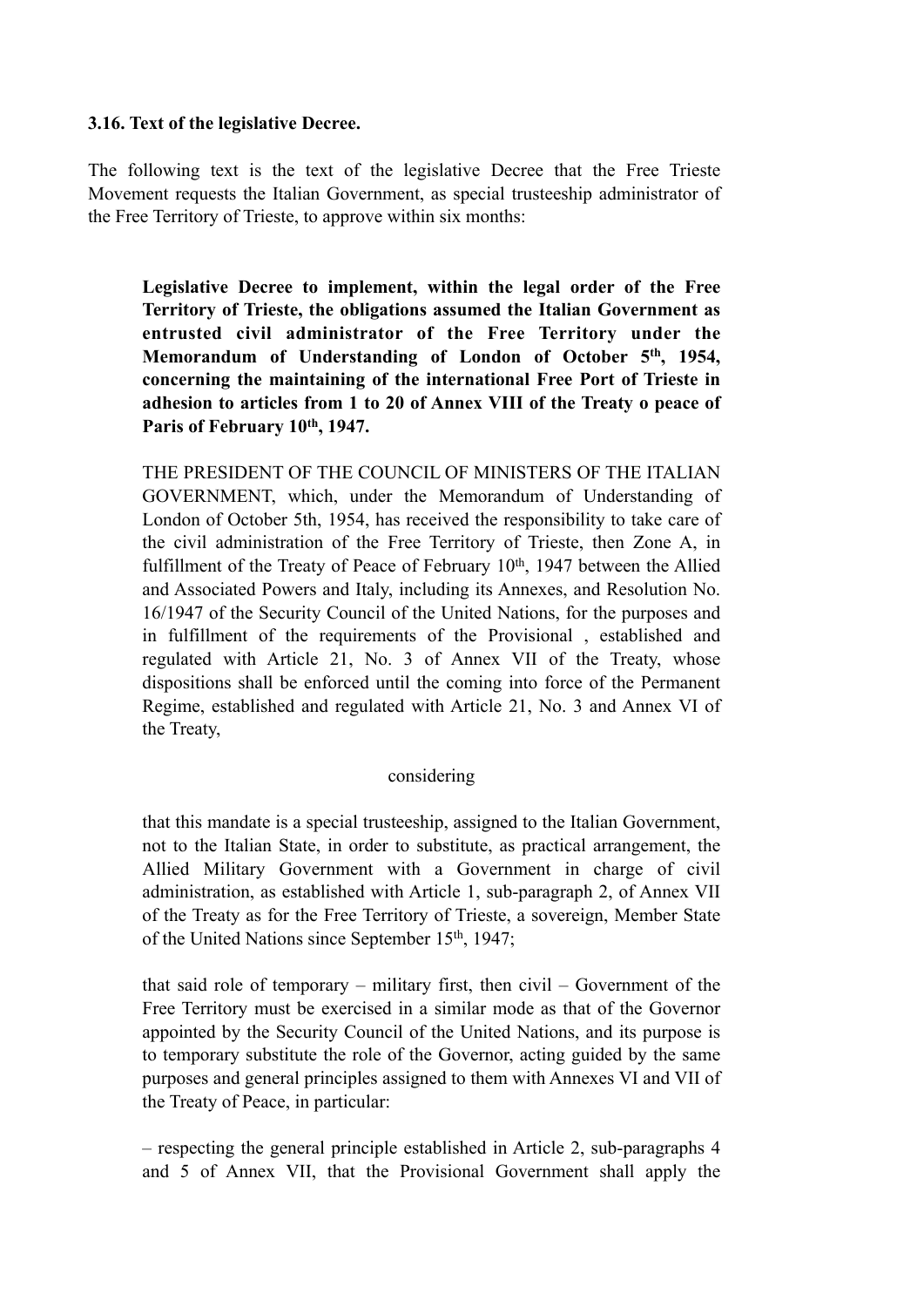provisions of the Permanent Regime established in Annex VI, as and when these prove to be applicable within the provisional regime;

– respecting the general principle established in Article 3 of Annex VII that the Provisional Government takes seat in Trieste and address their reports directly to the Chairman of the Security Council of the United Nations;

– respecting the general principle established with Article 2, last subparagraph of Annex VII, that the Provisional Government's actions will be guided mainly by the needs and well being of the population of the Free Territory of Trieste;

and, due to this, the Italian Government must respect the mandate of Provisional Government of the Free Territory of Trieste, as administrative function completely separated respect to its parallel role of Government of the Republic of Italy, acting in full respect of the duties following the mandate and in order to grant the legitimate interests of the administered population;

that the nature of this mandate makes it auspicious that, as a matter of efficiency, the entrusted Government exercises that through representatives, functionaries and employees appointed for this purpose,

### thus acting

in its role and temporary jurisdiction of entrusted Government of the Free Territory of Trieste

#### in order

to lawfully implement:

– the duty in Article VI of the Treaty of Peace, to provide the Free Territory of Trieste with its own registers to register both ships and vessels flying the flag of the Free Territory of Trieste as well as ships and vessels flying the flags of the Czech Republic, Slovakia, Switzerland, Austria and Hungary based on the Port of Trieste and regularly and permanently serving the needs of their respective countries through the Port of Trieste.

– the duties at Article 5 of the Memorandum of London, which bounds the Italian Government to maintain the Free Port at Trieste, established with Article 34 of Annex VI of the Treaty of Peace, in general accordance with the provisions of Articles 1-20 of Annex VIII, drawn up by the Council of Foreign Ministers, approved by the Security Council of the United Nations.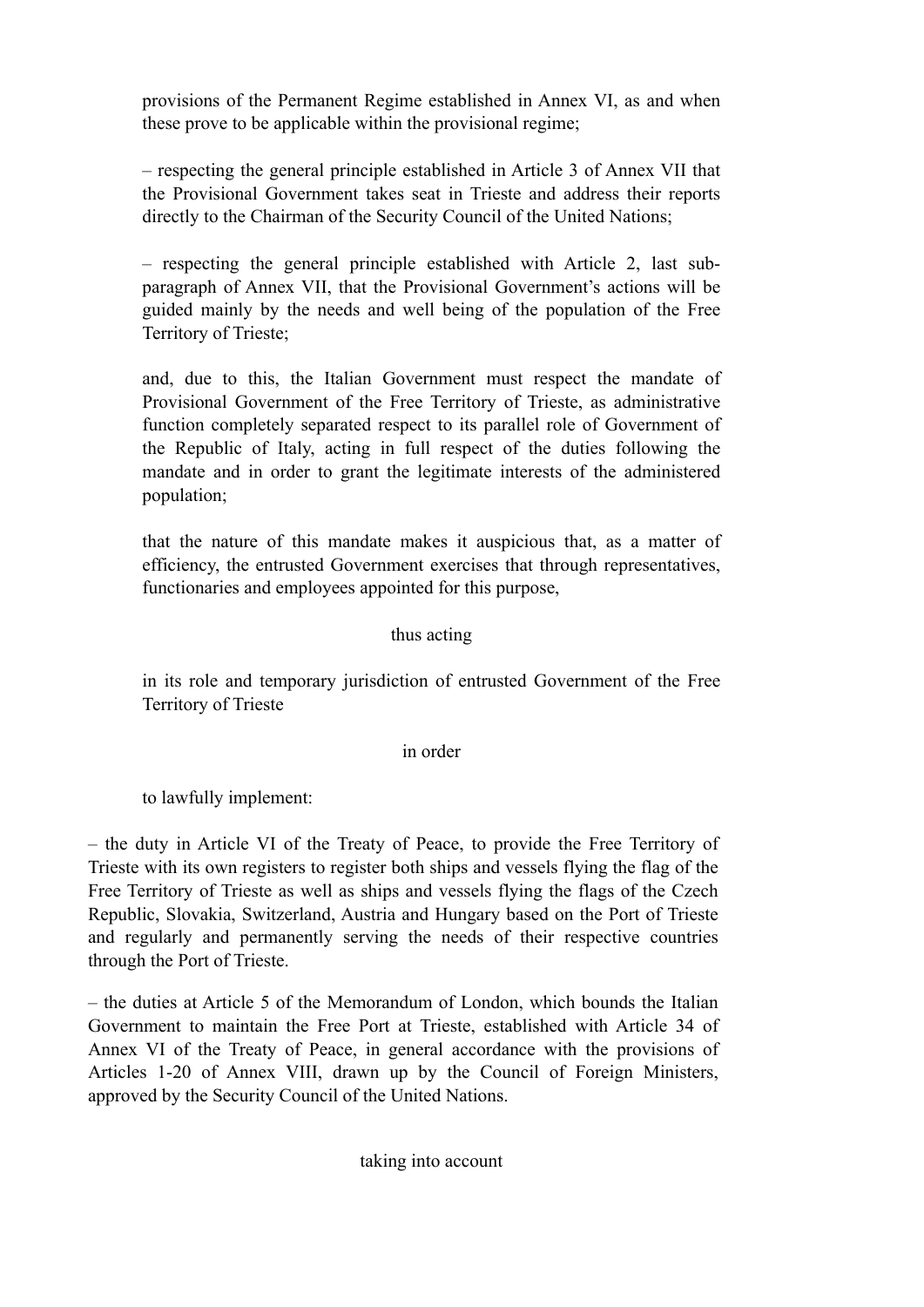that Annexes from VI to X of the Treaty of Peace concerning the Free Territory of Trieste are entirely in force as normative parts of the Treaty;

that the right of the Free Territory of Trieste as for naval registers is as well a special right of the successor States of Yugoslavia, of the Czech Republic, of Slovakia, of Switzerland, of Austria and Hungary.

that Article 1 of Annex ensures that the Free Port and transit facilities of Trieste will be available for use on equal terms by all international trade and by Yugoslavia (now its successor States), Italy and the States of Central Europe,

that Articles 5 and 10 of Annex VIII grants merchant vessels and goods of all countries shall be allowed unrestricted access to the Free Port, as well as no discrimination as for the levying of charges;

that Article 21 of Annex VIII states the right of certain Third Countries to participate also to the management of the Free Port as members of a specific International Commission, under the conditions, means and purposes set in Articles 3.3, 18.1, 19 and 20.3, as well as Articles from 22 to 26,

that said Third States are: France, United Kingdom of Great Britain and Northern Ireland, the Union of Soviet Socialist Republics, meaning its successor States, the United States of America, the Socialist Federal Republic of Yugoslavia, meaning its successor States, Italy, Czechoslovakia, meaning Czech Republic and Slovakia, Poland, Switzerland, Austria and Hungary;

that Articles 37 of Annex VI and Article 25 of Annex VIII reserves to the exclusive competence of the Security Council of the United Nations any amendment to the full texts, in force, of the two Annexes;

that, due to this, the provisional, partial application of Annex VIII, to which the Italian Government is bounded after its role of trustee, allows it to implement, within the present, implementing Decree, the texts of Articles 1 to 20 temporary adjusting or adding only the implementations, improvements and updates necessary to the proper functioning of the Free Port under the regime of temporary, civil trusteeship of the Free Territory of Trieste within the changes of international circumstances defined above;

that said implementations, improvements and updates do also regard the provisions mentioning Yugoslavia and its successor States, as well as the functional, temporary supplanting of the bodies of the Permanent Regime holding decisional or consulting roles, in Articles 3.3, 3.4, 18.1 and 20.3 of Annex VIII;

that said bodies, whose function must be supplanted, in order to grant the functioning of the international Free Port of Trieste during the trusteeship administration are: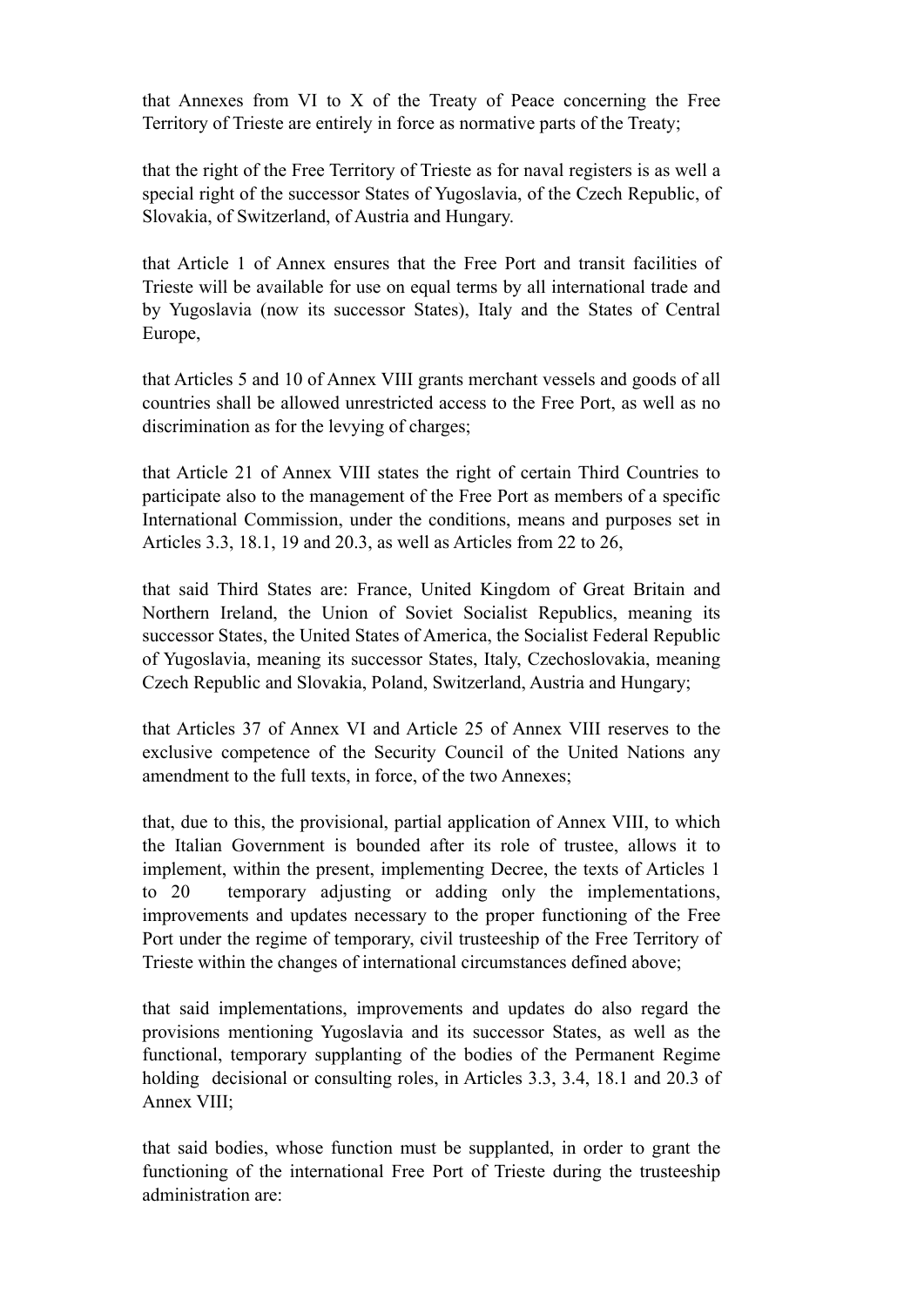– the Governor, the Council of Government and the Popular Assembly envisioned as for the Permanent Regime regulated with Annex VI of the Treaty;

– the International Commission envisioned in Article 21 of Annex VIII which, as for its adaptation to the Provisional Regime, is identified as a temporary, international Consultative Commission;

#### recognizing

that the law of the Free Territory of Trieste, under special trusteeship, includes the law of its Free Port as well as not being subject to bounds different from these established with the instrument that established the Free Territory, with the conventions of the United Nations and with agreements legally signed by an entrusted Government of the Free Territory in its name and on its behalf.

#### Decrees:

**A)** In order to rightfully execute Article 33 of Annex VI of the Treaty of Peace of February 10<sup>th</sup>, 1947, within the Provisional Regime as trusteeship assigned and under the responsibility of the Italian Government:

**1. 1.** Within thirty days since the coming into power of the present, implementing Decree, the ordinary Register to register ships and vessels belonging either to bodies of the entrusted, administering Government of the Free Territory of Trieste that do regularly serve the needs or interests of the Free Territory, or to any natural or legal persons residing in the Free Territory shall be open;

**2.** After sixty days since the coming into power of the present, implementing Decree, at any moment, upon request of each State involved, the special registers of the Free Territory for the registration of ships and vessels flying the flag of Czech Republic, Slovakia, Switzerland, Austria or Hungary are opened, as long as such ships and vessels have Trieste as their rigging port and are regularly serving the needs of their own countries through the port of Trieste.

**3.** As for enforcing the previous measures, and in full respect of all international convention that, as for this matter, would be concluded through the participation of the Government entrusted with the administration of the Free Territory, the latest shall have the right to establish the conditions regulating the register, presence or removal from said registers to prevent all the abuses that would derive from the advantages of doing so.

**4.** the administrative management of all above mentioned naval registers of the Free Territory of Trieste is assigned to the *Commissario Generale di*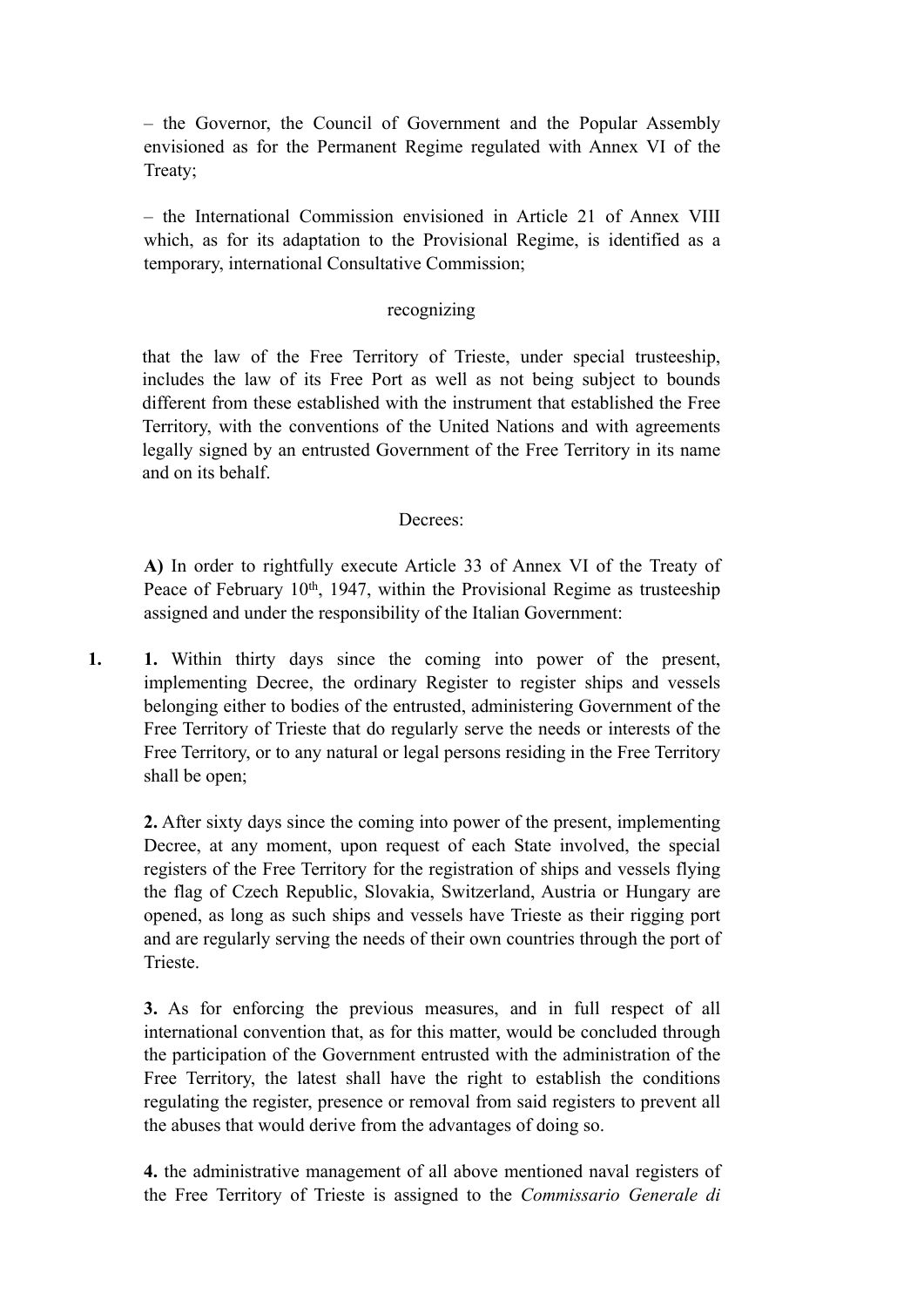*Governo* (Commissar-General of Government) in Article 20 bis, No. 2.1. of the present implementing Decree.

**B)** in order to rightfully execute the Provisional Regime of trusteeship as for Articles 1 to 20 of Annex VIII of the Treaty of Peace of Paris of February 10th, 1947:

### **Article 1.**

**1.** To make sure that the port and transit facilities of Trieste are available for use on equal terms by all international trade and by the successor States of Yugoslavia, Italy and the States of Central Europe, in such manner as is customary in other free ports of the world:

**a)** a custom duty free Port shall be established in the Free Territory of Trieste, whose administration is currently entrusted to the Italian Government, within the boundaries fixed and envisioned in Article 3 of the present implementation Decree;

**b)** Goods passing through the Free Port of Trieste shall enjoy freedom of transit as stipulated in Article 16 of the present implementing Decree.

**2.** The international regime of the Free Port (in short: international Free) of Trieste shall be regulated by the provisions of the present, implementing Decree until the end of the administration mandate entrusted to and under the responsibility of the Italian Government; the *Decreto Commissariale* (Commissaries' Decree) No. 29 of January 29th, 1955, concerning the Free Port of Trieste is repealed.

**2 bis.** In such manner as is customary in other free ports of the world:

**a)** all areas, including all water pools within certain functional criteria yet to be defined, the structures of the international Free Port and the activities that take place in it are to be considered outside the custom boundaries of the Free Territory of Trieste whose administration is currently entrusted to and under the responsibility of the Italian Government;

**b)** the prerogatives of the international Free Port of Trieste include all modern financial services within a regime of international free zone: this includes commodities exchanges, stock exchanges and bank or insurance services.

## **Article 2.**

**1.** The Free Port is constituted and administered as a State corporation of the Free Territory, whose administration is currently entrusted to and under the responsibility of the Italian; said corporation has all the attributes of a juridical person and functioning in accordance with the provisions of this implementing Decree.

**2.** The administering, entrusted takes action so that all state and para-statal properties within the boundaries of the Free Port that, in fulfillment of the provisions of Annex X of the Treaty of Peace of Paris of February  $10<sup>th</sup>$ , 1947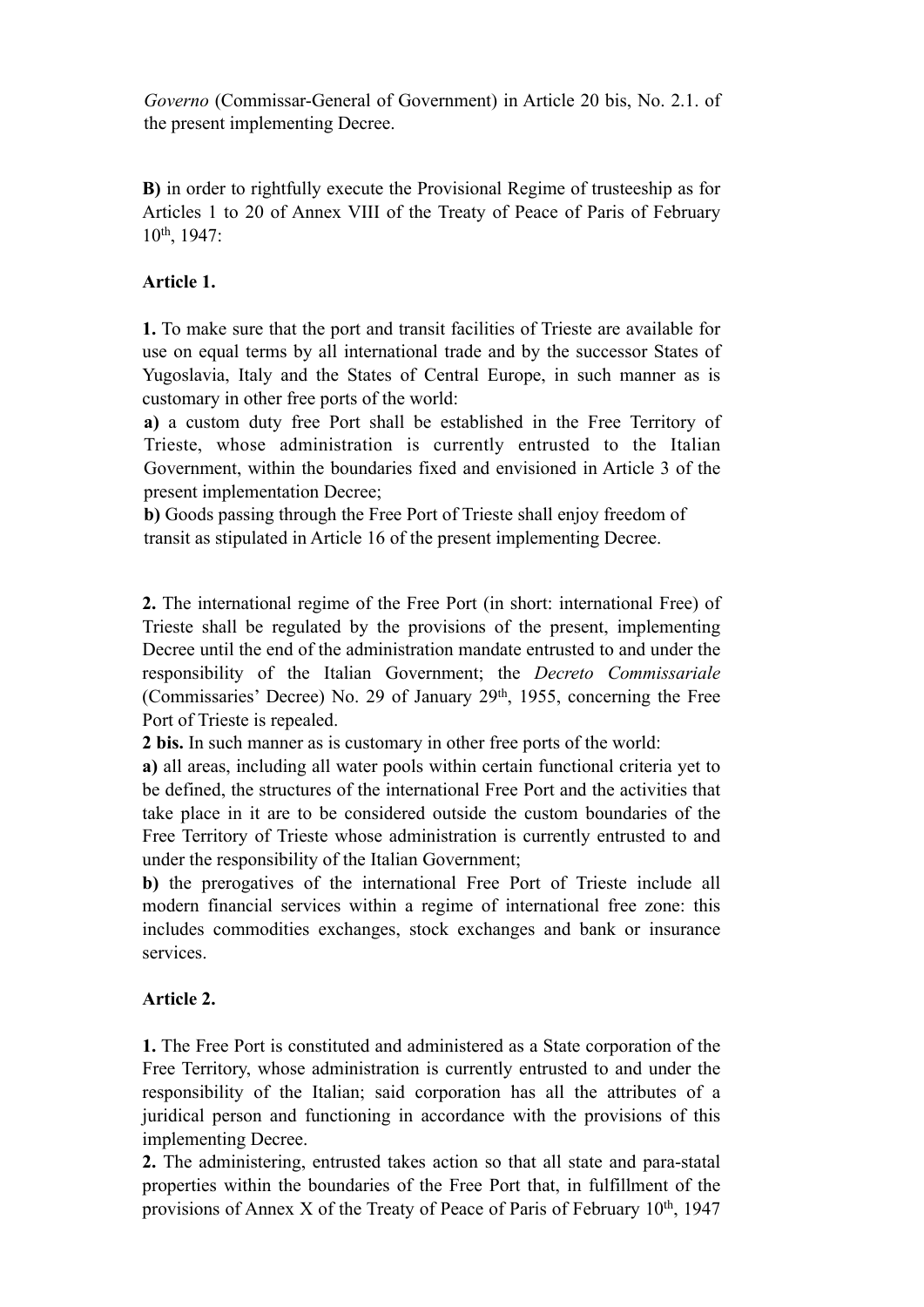that shall pass to the Free Territory are transferred, without payment, to the Free Port.

### **Article 3.**

**1.** The area of the Free Port shall include the territory (seashore and waters) the installations and the facilities of the free zones of the Port of Trieste within the limits of the 1939 boundaries, as well as of other free zones established with successive laws.

**2.** The establishment of special zones in the Free Port under the exclusive jurisdiction of any State is incompatible with the status of the Free Territory and of the Free Port.

**3.** In order, however, to meet the special needs of Italian shipping in the Adriatic, as well as the needs of the successor States of Federation of Yugoslavia, the Director of the Free Port, on the request of the Government of each of these Country, and with he concurring advice of the consultative International Commission provided for in Article 20 bis, No. 2,1.3.g of the present implementing Decree, may reserve to merchant vessels flying the flags of either of these States the exclusive use of berthing spaces within certain parts of the area of the Free Port.

**4.** In case it shall be necessary to increase the area of the Free Port, such increase may be made upon the proposal of the Director of the Free Port by decision of the *Commissario Generale del Governo* mentioned in Article 20 bis, No. 2.1 of the present Decree, with the approval of the provisional Popular Assembly mentioned in Article 20 bis, No. 2,1.3.f of the present Decree.

### **Article 4.**

**1.** Unless otherwise provided for by Annex VIII of the Treaty of Peace of February 10<sup>th</sup>, 1947 and by the present implementing Decree, the laws and regulation in force in the Free Territory, whose administration is currently entrusted to and under the responsibility of the Italian Government, shall be applicable to persons and property within the boundaries of the Free Port.

**1. 2 bis.** For the purposes of the present, implementing Decree, are to be considered authorities of the Free Territory of Trieste: its guarantor, the Security Council of the United Nations, the Government entrusted with its administration and the authorities they expressly appoint on the bases of said roles and to fulfill said purposes.

### **Article 5.**

**1.** Merchant vessels and goods of all countries shall be allowed unrestricted access to the Free Port for loading and discharge both goods in transit and goods destined for proceeding from the Free Territory, currently under trusteeship mandate.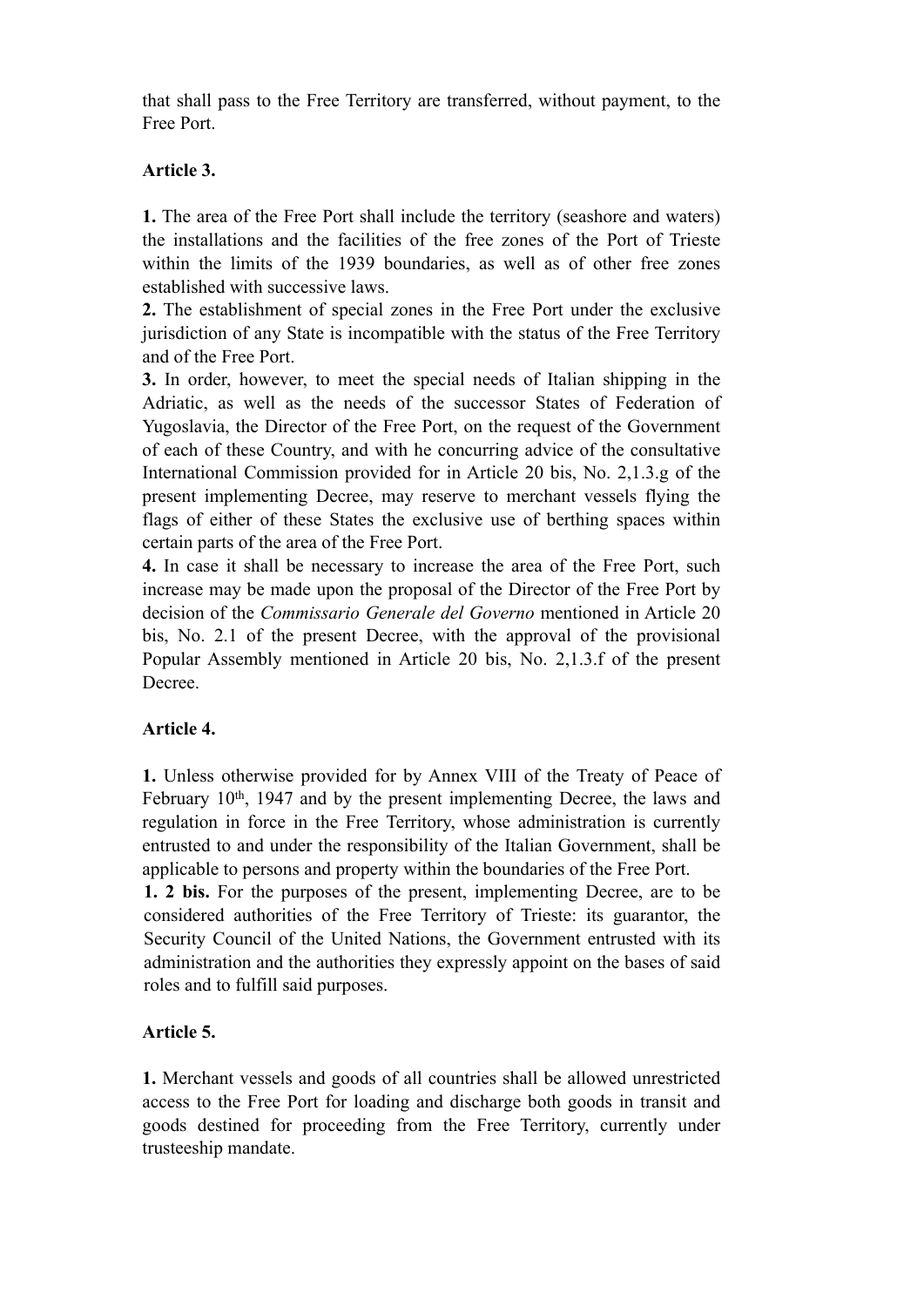**2.** In connection with importation or exportation from or transit through the Free Territory under trustee administration shall not levy on said goods custom duties or charges other than those levied for services rendered.

Said rendered services include, as for imported or exported or transiting goods consist in verifying, examining, registering and certifying these when loaded or discharged, when deposited, transshipped, transported, stored, processed or transformed, as well as these connected to ordinary or extraordinary maintenance and when it comes to the fencing of the areas of the Free Port

**3.** However, in respect of goods, imported through the Free Port for consumption within the Free Territory under trustee administration or exported from this Territory through the Free Port, appropriate legislation and regulations in force in the Free Territory under trustee administration shall be applied.

## **Article 6,**

Warehousing, storing, examining, sorting, packing and repacking and similar activities which have customarily been carried on in the free zones of the port of Trieste shall be permitted in the Free Port under the general regulations established by the Director of the Free Port.

# **Article 7**

**1.** The Director of the Free Port may also permit the processing of goods in the Free Port.

**2.** Manufacturing activities in the Free Port shall be permitted to those enterprises which existed in the free zones of the port of Trieste before the coming into force of Annex VIII of the Treaty of Peace of Paris of February 10th, 1947, and before the coming into power of the present, implementing Decree. Upon the proposal of the Director of the Free Port, the Council of Government may permit the establishment of new manufacturing enterprises within the limits of the Free Port.

- **1. 2 bis.** Yet, it is confirmed that, within the Free Port, the enterprises which existed before the coming into power of the present Decree, shall continue their activity.
- **2. 2 ter.** As for the establishing or continuation of activities which have major implications for the environment, the Director of the Port, the *Commissario Generale* and the temporary Council of Government may require, even separately, the bounding opinion of the temporary Popular Assembly.

# **Article 8.**

Inspection by the authorities of the Free Territory shall be permitted within the Free Port to the extent necessary to enforce the customs or other regulations of the Free Territory for the prevention of smuggling or any other crime. All economic activities within the international Free Port shall respect both international Law and the regulation of the Free Territory of Trieste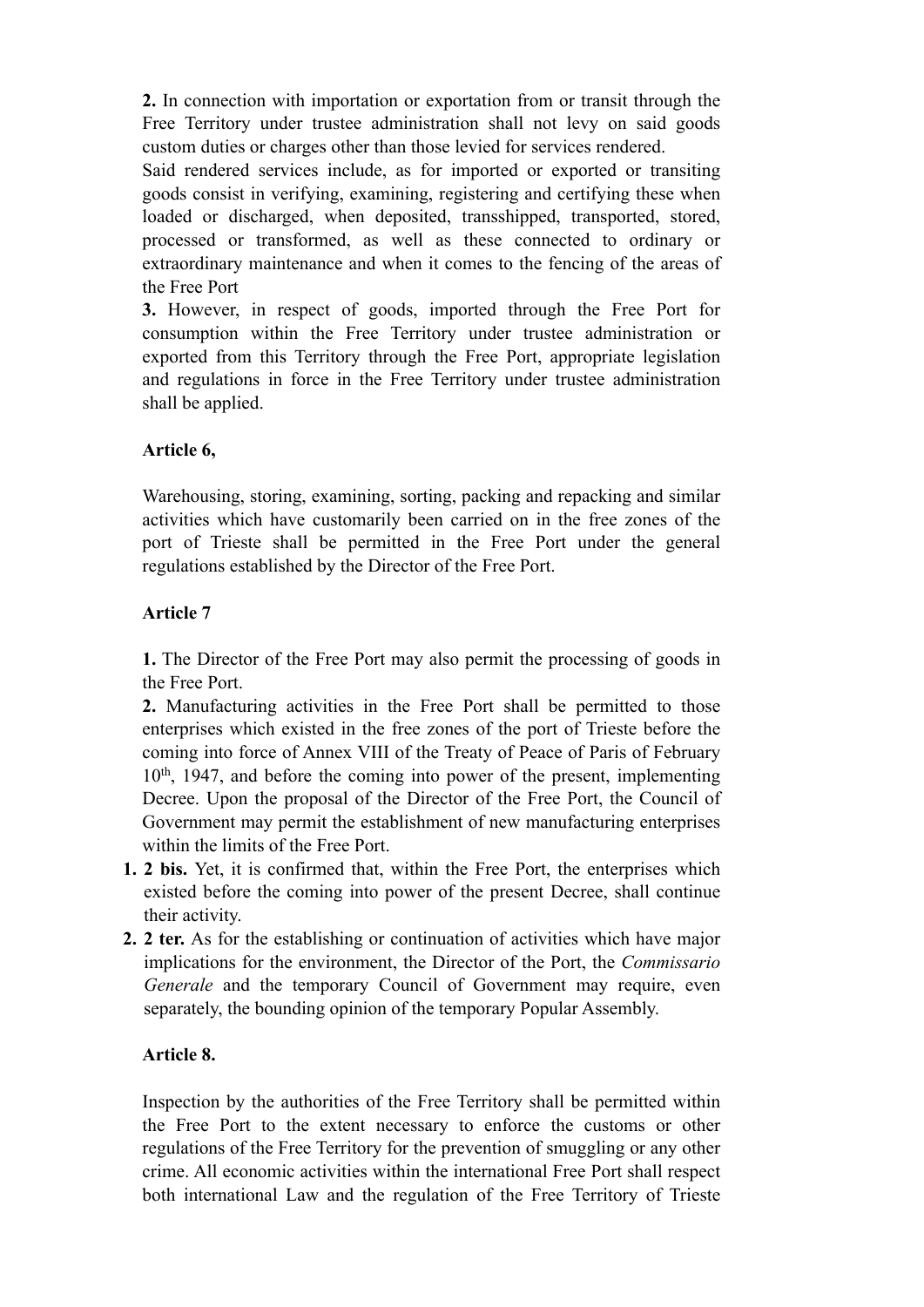against money laundering, against other illegal activities and against the activities of illegal organizations.

### **Article 9.**

**1.** The authorities of the Free Territory under trusteeship administration will be entitled to fix and levy harbor dues in the Free Port.

**2.** The Director of the Free Port shall fix all charges for the use of the facilities and services of the Free Port. Such charges shall be reasonable and be related to the cost of operation, administration, maintenance and development of the Free Port.

### **Article 10.**

In the fixing and levying in the Free Port of harbor dues and other charges under Article 9 above, as well as in the provision of the services and facilities of the Free Port, there shall be no discrimination in respect of the nationality of the vessels, the ownership of the goods or on any other grounds.

### **Article 11.**

The passage of all persons into and out of the Free Port area shall be subject to such regulations as established by the authorities of the Free Territory under trusteeship administration. These regulations, however, shall be established in such a manner as not unduly to impede the passage into and out of the Free Port of nationals of any State who are engaged in any legitimate pursuit in the Free Port area.

### **Article 12.**

The rules and bye-laws operative in the Free Port and likewise the schedules of charges levied in the Free Port must be made public.

### **Article 13.**

I Coastwise shipping and coastwise trade within the Free Territory shall be carried on in accordance with regulations issued by the authorities of the Free Territory, the provisions of the present Instrument not being deemed to impose upon such authorities any restrictions in this respect.

### **Article 14.**

Within the boundaries of the Free Port, measures for the protection of health and measures for combating animal and plant diseases in respect of vessels and cargoes shall be applied by the authorities of the Free Territory under trustee administration.

### **Article 15.**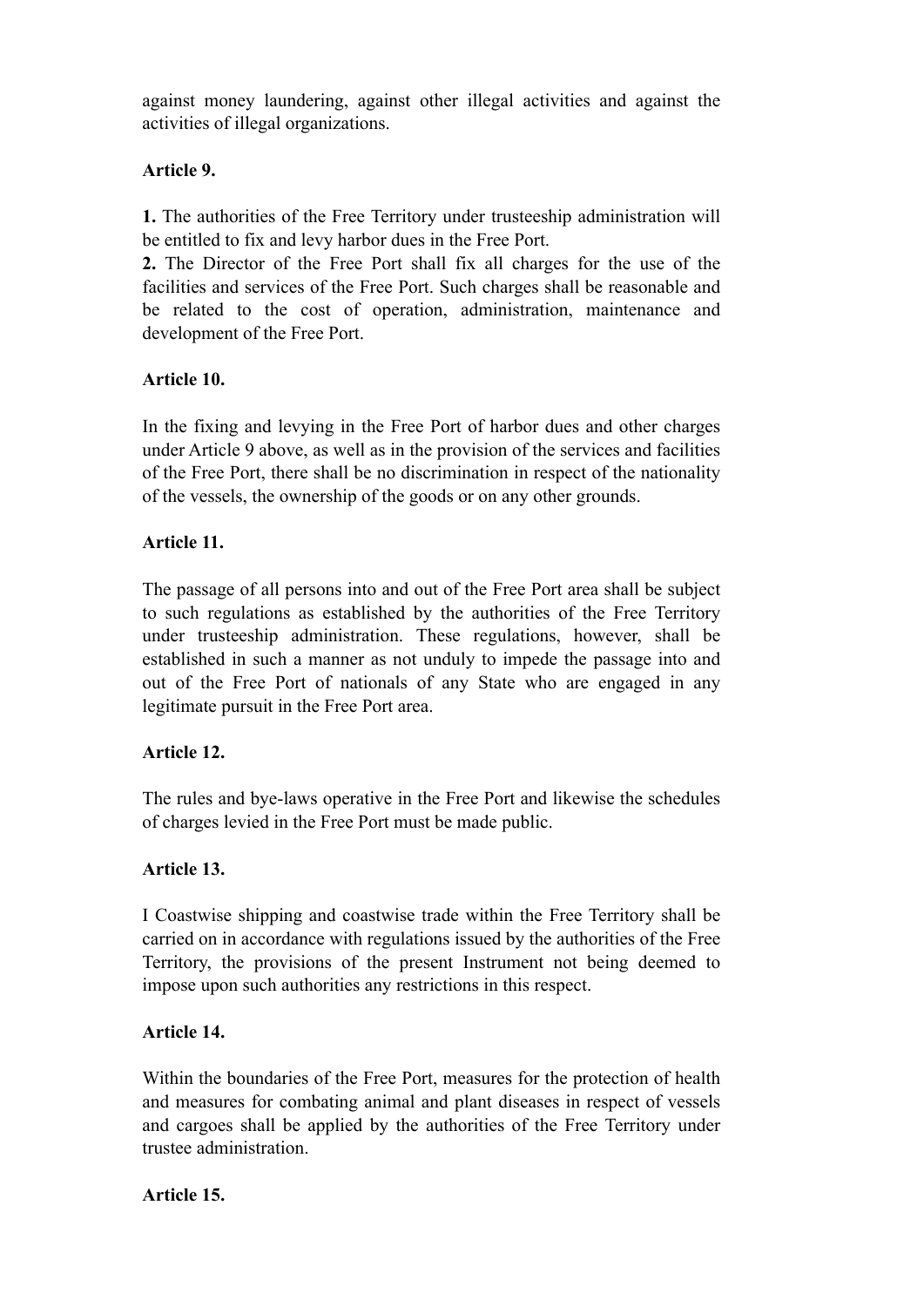It shall be the duty of the authorities of the Free Territory under trustee administration to provide the Free Port with water supplies, gas, electric light and power, communications, drainage facilities and other public services and also to ensure police and fire protection.

#### **Article 16.**

**1.** The Government entrusted with the administration of the Free Territory of Trieste assures that the Free Territory and the States whose territories are traversed to goods transported by railroad between the Free Port and the States which it serves grant to said goods freedom of transit, in accordance with customary international agreements, without discrimination and without custom duties or charges other than those levied for services rendered.

**2.** The Government entrusted with the administration of the Free Territory of Trieste takes measures so that The Free Territory and the States assuming the obligations of Annex VIII of the Treaty of Peace of February 10<sup>th</sup>, 1947 through whose territory such traffic passes in transit in either direction shall do all in their power to provide the best possible facilities in all respects for the speedy and efficient movement of such traffic at a reasonable cost, and shall not apply with respect to the movement of goods to and from the Free Port any discriminatory measures with respect to rates, services, customs, sanitary, police or any other regulations.

**3.** The Government entrusted with the administration of the Free Territory of Trieste takes measures so that the Free Territory and the States assuming the obligations of Annex VIII of the Treaty of Peace of February 10<sup>th</sup>, 1947, takes measures so that these do not take measures regarding regulations or rates which would artificially divert traffic from the Free Port for the benefit of other seaports. Measures taken by the Governments of the successor States of Yugoslavia to provide for traffic to ports in southern former Yugoslavia shall not be considered as measures designed to divert traffic artificially.

**4.** For the purposes of the present, implementing Decree, a State is considered as having assumed the obligations of Annex VIII of the Treaty of Peace of February  $10<sup>th</sup>$ , 1947, if that is a signatory State of the Treaty, or if that has notified either the Government of the Republic of France of the Government entrusted with the administration of the Free Territory of Trieste as for the assuming of said obligations either following a direct assumption or a succession of States.

**5.** The Government entrusted with the administration of the Free Territory of Trieste shall inform the Security Council of the United Nations of any violation, committed by any State, to the aforementioned freedoms of traffic and transit, to and out of the Free Port of Trieste.

#### **Article 17.**

The Government entrusted with the administration of the Free Territory of Trieste acts so that the Free Territory and the States assuming the obligations of Annex VIII of the Treaty of Peace of February  $10<sup>th</sup>$ , 1947, grant in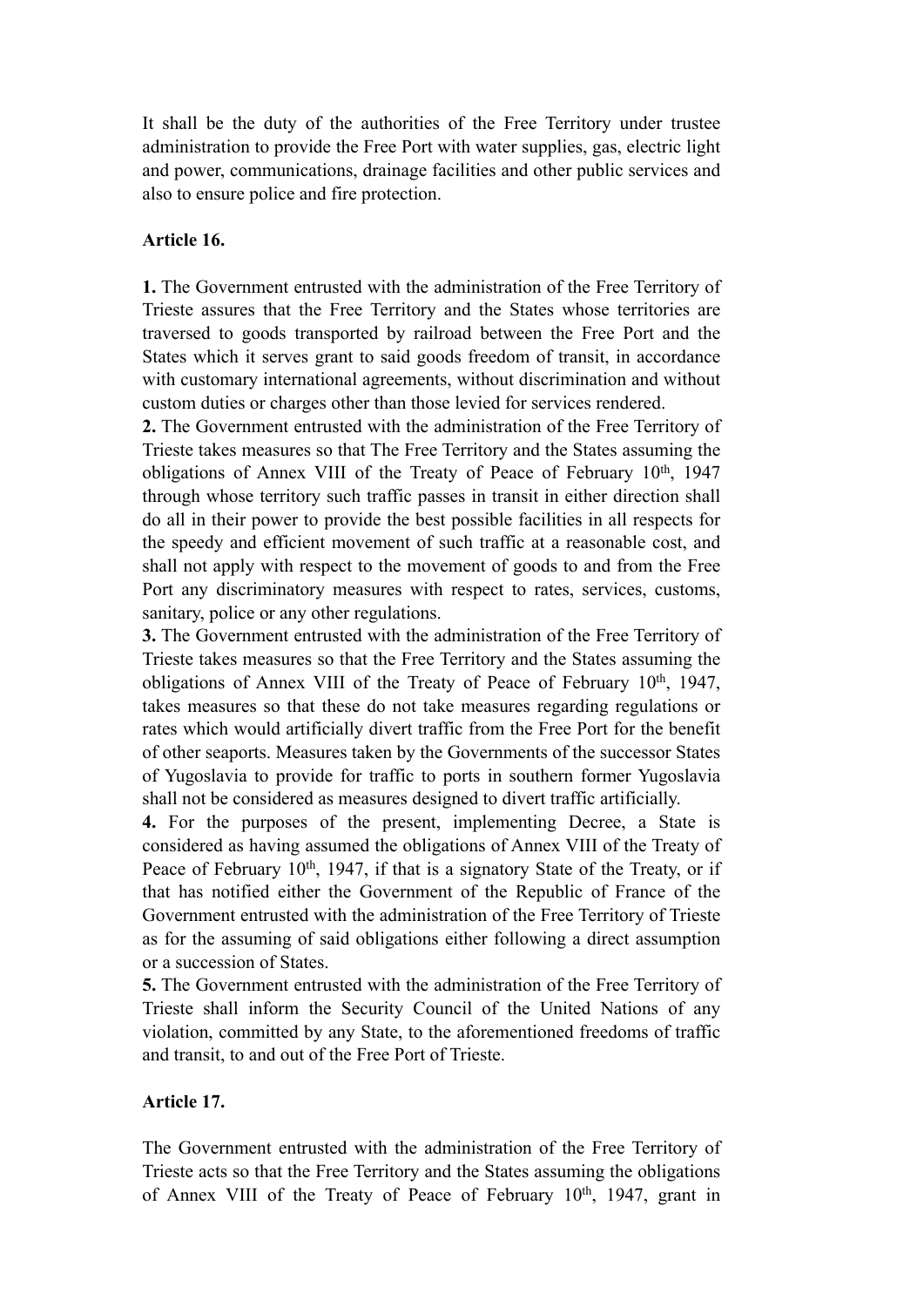accordance with customary international agreements, within their respective territories and on non-discriminatory terms, freedom of postal, telegraphic, telephonic, electronic, computer and satellite-supported communications, in accordance with international regulations, between the Free Port area and any country for such communications as originate in or are destined for the Free Port area.

### **Article 18.**

**1.** The administration of the Free Port shall be carried on by the Director of the Free Port who will represent it as a juridical person. The provisional Council of Government shall submit to the *Commissario Generale di Governo* a list of qualified candidates for the post of Director of the Free Port and the *Commissario* shall appoint the Director from among the candidates presented to them after consultation with the provisional Popular Assembly. In case of disagreement the matter shall be referred to the Security Council of the United Nations. The *Commissario Generale di Governo* may also dismiss the Director upon the recommendation of the International Commission or the provisional Popular Assembly.

**2.** The Director shall not be a citizen of the Republic of Italy or of the successor States of Yugoslavia. Following their appointment, the Director shall assume, *ex officio*, the additional or exclusive of the Free Territory, as well as its related rights and duties. The candidates to the post of Director that are either citizens of the Republic of Italy or of one of the successor States of Yugoslavia shall bound themselves, through a written commitment, to accept, along the eventual post of Director, the exclusive citizenship of the Free Territory, and to keep it as long as they are in office.

**3.** All other employees of the Free Port will be appointed by the Director. In all appointments of employees, in case of equally qualified applicants, preference shall be given to citizens of the Free Territory.

**3 bis.** As for this purpose and until a different definition of that is established, are citizens of the Free Territory all people who were domiciled within the boundaries of the Free Territory under trusteeship mandate, after the coming into force of the Treaty of Peace of Paris of February 10<sup>th</sup>, as well as all the people that, having lived there, have emigrated since that date.

### **Article 19.**

The director of the Free Port, in accordance with the provisions of Annex VIII of the Treaty of Peace of Paris of February 10<sup>th</sup>, 1947 and of the present, implementing Decree, shall take all reasonable and necessary measures for the administration, operation, maintenance and development of the Free Port as an efficient port adequate for the prompt handling of all the traffic of that port. In particular, the Director shall be responsible for the execution of all kinds of port works in the Free Port, shall direct the operation of port installations and other port equipment, shall establish, in accordance with legislation of the Free Territory, conditions of labor in the Free Port, and shall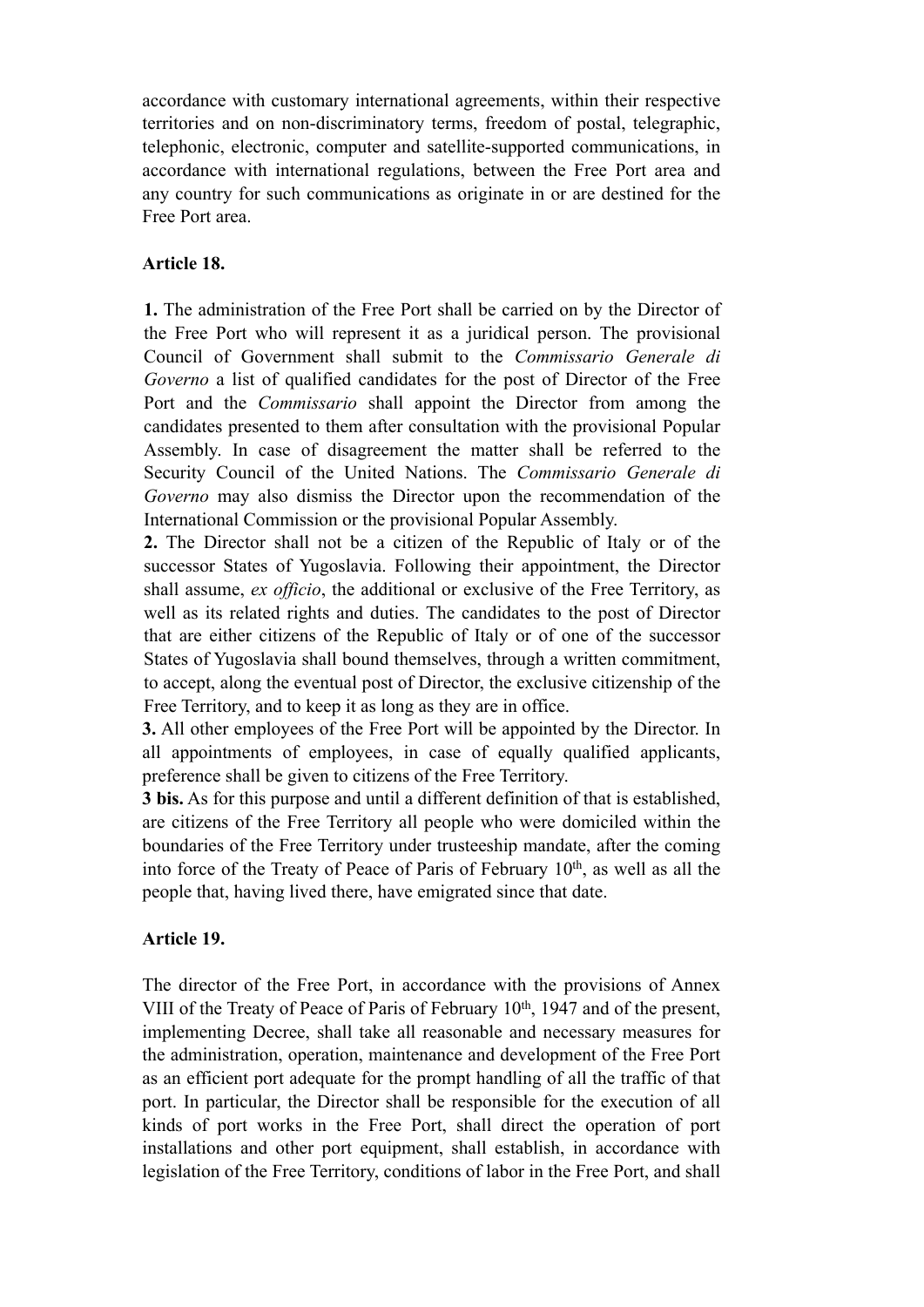also supervise the execution in the Free Port of orders and regulations of the authorities of the Free Territory in respect to navigation.

### **Article 20.**

**1.** The Director of the Free Port shall issue such rules and bye-laws as he considers necessary in the exercise of his functions as prescribed in Article 19 of the present, implementing Decree.

**2.** The autonomous budget of the Free Port will be prepared by the Director, and will be approved and applied in accordance with legislation in of the Free Territory under trustee administration.

**3.** The Director of the Free Port shall submit an annual report on the operations of the Free Port to the *Commissario Generale di Governo*, to the provisional Council of Government and to the provisional Popular Assembly of the Free Territory. A copy of the report shall be transmitted to the International Consulting Commission.

### **Article 20 bis.**

For the purposes of the present, implementing Decree and, in particular as for the practical provisions of Annex VIII that, at Articles 3 No. 3 and 4, 7 No. 2, 18 No.1 and 20 No.3, bound the administration of the international Free Port of Trieste to the legal system and decisional or consultative bodies of the Free Territory of Trieste envisioned within the Permanent Statute, regulated at Annex VI of the Treaty of Peace of Paris of February  $10<sup>th</sup>$ , 1947 and, precisely, to the Governor, the Council of Government and the Popular Assembly, as well as to the role of the International Commission envisioned and regulated at Articles 21, 22 and 23 of Annex VIII, the following, temporary norms adjusting the current regime of trusteeship administration of the Free Territory of Trieste are adopted:

**1. Legal order.** Are to be considered sources and norm constituting the legal order of the Free Territory of Trieste and the international Free Port of Trieste, currently under trustee administration: Resolution No. 16/1947 of the Security Council of the United; all provisions of the Treaty of Peace of Paris of February 10<sup>th</sup>, 1947 concerning the Free Territory; all pertinent international convention and resolutions adopted by the United Nations; international agreements stipulated by its entrusted Governments (both military and civil) as for this role in fulfillment of a mandate and with the consent of the Security Council of the United Nations; the Memorandum of Understanding of London of October  $5<sup>th</sup>$ , 1954, the measures rightfully maintained of adopted as for the Free Territory of Trieste by the Security Council of the United Nations or by its entrusted Governments (both military and civil) either directly or through actions of officials or offices delegated to do so.

**1.1.** Within the legal order of the Free Territory of Trieste and of the international Free Port of Trieste have no legal efficacy: measures enforced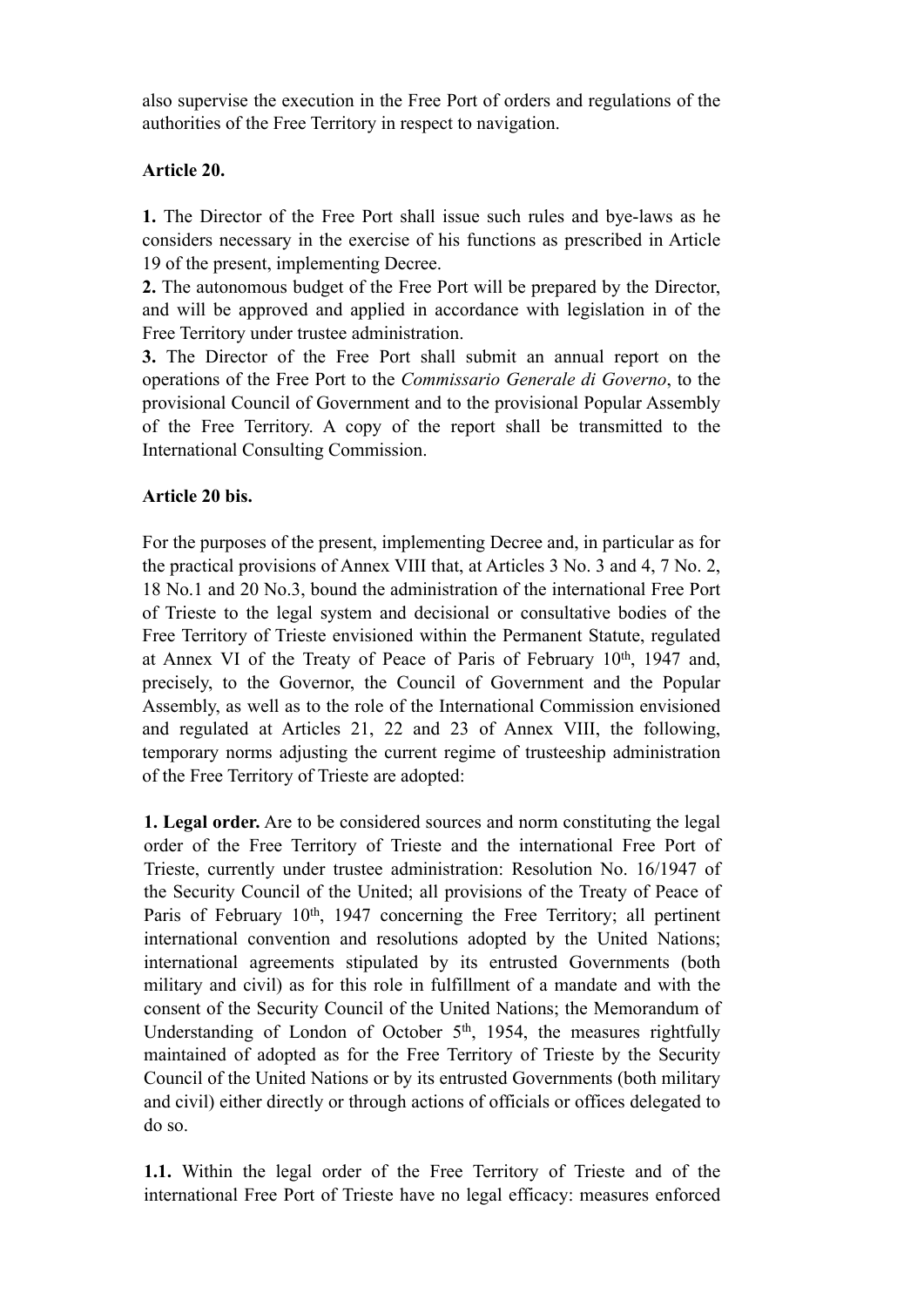and international agreements negotiated and arranged by Italian authorities in any role other than their role under the mandate of trustee administration. The entrusted, administering Government shall take action so that said measures and agreements are recognized as null and void even by the Italian authorities that has issued or concluded them.

**1.2.** Demilitarization and neutrality of the Free Territory of Trieste and its international Free Port are regulated at Article 3 of Annex VI of the Treaty of Peace.

**1.3.** All norms of the legal order of the Free Territory of Trieste and its international Free Port and their enforcement must harmonize to the Constitutional principles as well as to the civil and political rights established at Articles 4 and 5 of Annex VI of the Treaty of Peace.

**1.4.** Rights concerning the citizenship of the Free Territory of Trieste established at Article 6 and related to Article 5 of Annex VI of the Treaty of Peace are extended and defined as at aforementioned Article 18.3 bis.

**1.5.** The official languages and insignias of the Free Territory of Trieste and of the Free Port of Trieste are these established at Articles 7 and 8 of Annex VI of the Treaty of Peace.

**1.6.** The Free Territory of Trieste has its own, independent judicial system, as set at Articles 14, 15 and 16 of Annex VI of the Treaty of Peace.

**1.7.** The Free Territory of Trieste and its international Free have their own budget and tax system, as set at articles 20 and 21 of Annex VI of the Treaty of Peace; the Free Territory is exempt from the payment of the Italian public debt, as established with Article 5 of Annex X.

**1.8.** The Free Territory of Trieste has its own Director of Public Security and its own police, as set with Articles 26 and 27 of Annex VI of the Treaty of Peace.

**1.9.** The election of the organs of local government within the Free Territory of Trieste takes place according to democratic principles, universal suffrage and proportional representation, as set with Article 29 of Annex VI of the Treaty of Peace.

**2.** Within thirty days since the coming into force of the present Decree, the entrusted administrator, so the Italian Governor, shall demand to the Security Council of the United Nations the authorization to establish, within sixty days since the date of said authorization the following, special bodies of the Free Territory of Trieste and of the international Free Port of Trieste, as temporary and partial substitutes of their homologues, envisioned within Annexes VI, VII and VIII of the Treaty of Peace: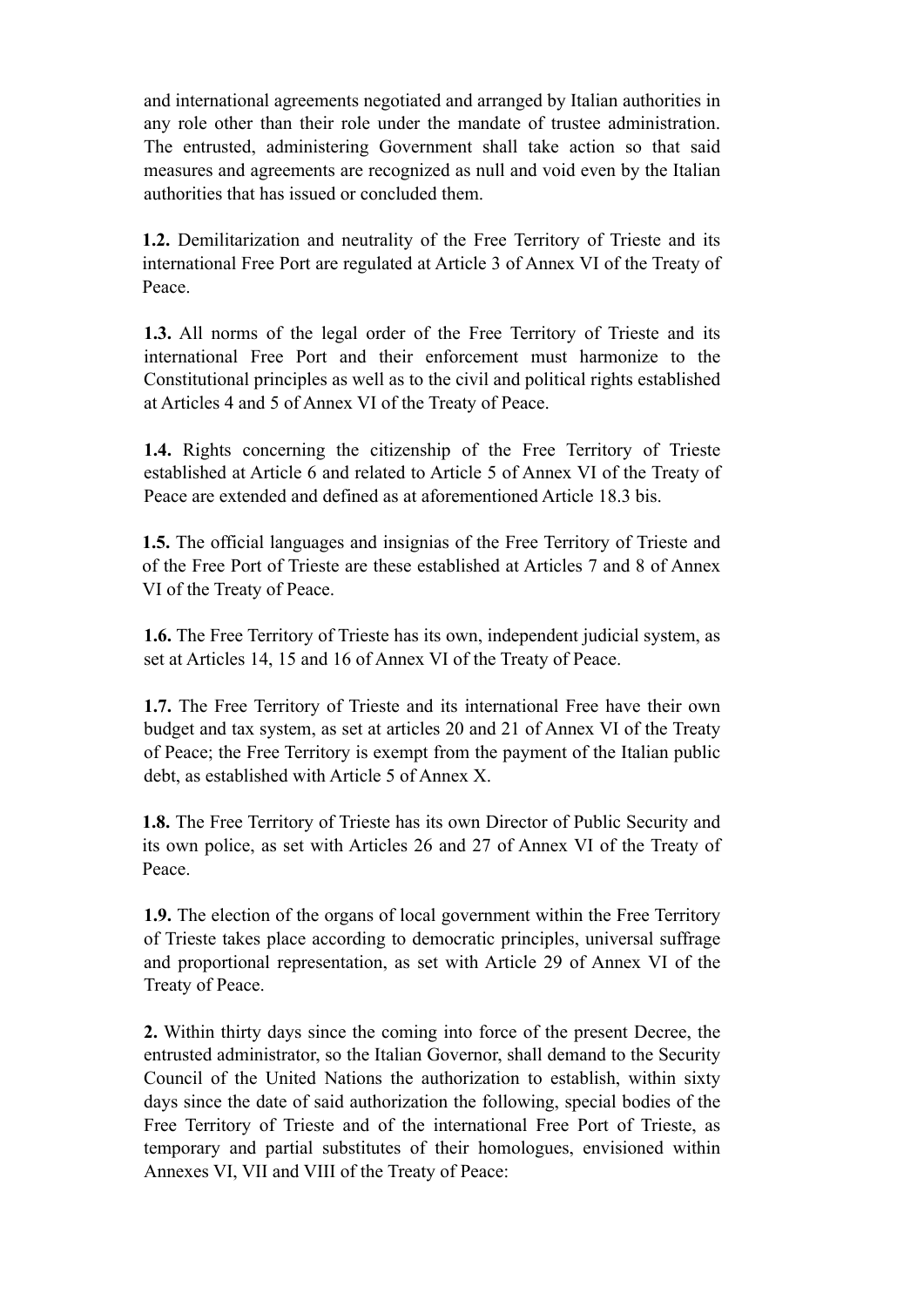**2.1. a** *Commissario Generale di Governo* (Commissar-General of Government) for the Free Territory of Trieste, that shall be appointed and, as delegate of the entrusted, administering Government, shall exercise part of the powers and duties assigned to the Governor during the Provisional regime, as précised below.

**2.1.1.** The *Commissario Generale di Governo* shall remain in office for five years, their appointment shall be renewable, as well as not being a citizen of the Free Territory, nor of its bordering Countries, ad shall be proposed before the Security Council of the United Nations by the entrusted, administering Government, which confers the task upon positive opinion of the Security Council.

**2.1.2.** The *Commissario Generale di Governo* shall assume office in Trieste and submit their reports right to the Head of the entrusted, administering Government and they shall send these forward to the President of the Security Council, to whom all needed information concerning the administration of the Free Territory.

**2.1.3.** The actions of the *Commissario Generale di Governo* will be guided shall be mainly guided by the needs of the population and its well being and they shall exercise the following powers and functions:

**a)** the power to constitute and modify a **Provisional Council of Government**, appointing their members among people domiciled within the Free Territory. Ex-officio members of the Provisional Council of Government shall be the Director of the Free Port and the Director of Public Security. The Commissar-General must take care of constituting the Council of Government in order to realize a balanced and competent representation of the interests of economic groups, social classes and ethnic-linguistic communities.

**b)** along with the Provisional Council of Government, the functions listed at Articles. 3 No. 4, 7 No. 2, 7 No. 2 ter, 18 No. 1, 20 No. 3 of the present implementing Decree, the functions whose norms are collected within the provisions of the Permanent Statute (Annex VI of the Treaty of Peace) as and when these provisions prove to be applicable and in so far as they are not superseded by the Instrument for the Provisional Regime or the present Decree. Likewise all other provisions of the Permanent Statute shall be applicable during the period of the Provisional Regime as and when these provisions prove to be applicable and in so far as they are not superseded by Permanent Statute or the present Decree

**c)** the power and duty to prepare, in accordance with the Provisional Council of Government, the provisional budget and the provisional export and import programs, making sure that all appropriate arrangements are made for the administration of the finances of the Free Territory.

**d)** the power to amend and issue laws and regulations, in agreement with the majority of the Provisional Council of Government. Existing laws and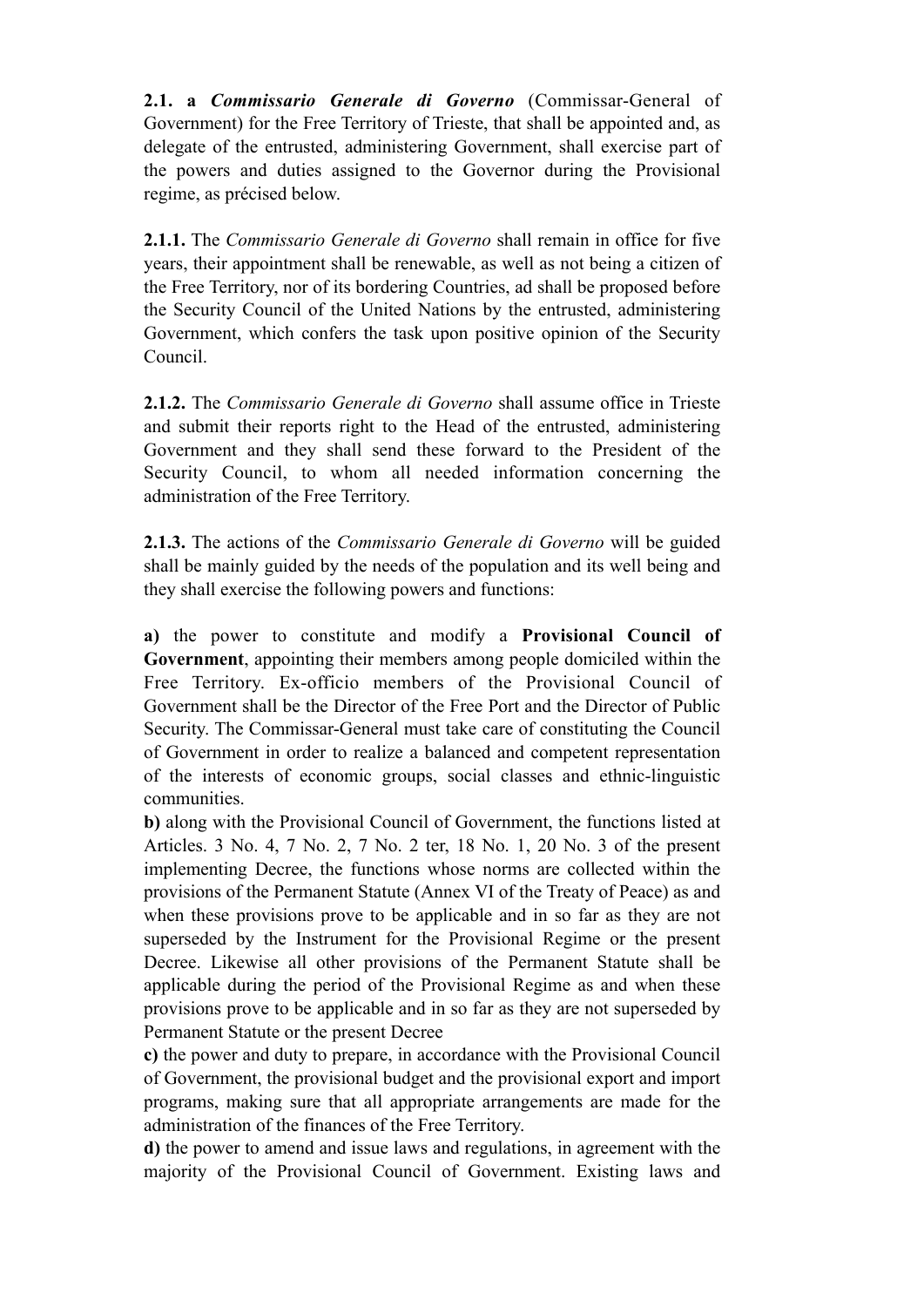regulations shall remain valid, unless and until revoked or suspended by the *Commissario Generale di Governo*.

**e)** the power to appoint a provisional a **Director of Public Security**, as chief and supervisor of all forces of civil and military police recruited or assigned to the Free Territory by the United Nations or by its entrusted administrator, following the approval of the Security Council of the United Nations. The administering, entrusted Italian Government shall take over compensations and extraordinary expenses for missions abroad to the members of the Italian police forces assigned to the Free Territory.

**f)** the power and duty, in consultation with the Provisional Council of Government, shall be responsible for organizing the elections of Members of the **provisional Popular Assembly of the Free Territory of Trieste** in accordance with the conditions provided for in the Statute for elections to the Popular Assembly. The elections shall be held not later than four months after the *Commissario Generale*'s assumption of office. In case this is technically impossible the *Commissario* shall report to the Head of the administering, entrusted Government, and they shall report to the Security Council.

**g)** the power and duty to summon and establish, as long as the Free Territory of Trieste remains under administration, entrusted to and under the responsibility of the Italian Government, an **International Consulting Commission for the Free Port of Trieste**, hereinafter called "the International Consulting Commission", consisting in a representative of the administered, entrusted Government of the Free Territory, with the role of chairman, and one representative from each of the States which, either following an invitation or their own request to the administering Government, their interest to truly participate to the use and development of the international Free Port of Trieste.

**3. The Popular Assembly of the Free Territory of Trieste,** immediately after taking seat, shall exercise the following functions as representative of the sovereign population of the Free Territory:

**a)** the prerogatives listed at Articles 3, 4, 7 No.2 ter, 18 No. 1 e 20 No.3 of the present, implementing Decree;

**b)** other, administration functions that are not assigned to the *Commissario Generale di Governo*;

**c)** the right to consider, discuss and decide, through voting, all matters relating to the interest of the Free Territory; its consultative decisions shall be reported to the *Commissario Generale* and to the Provisional Council of Government, that shall take these into account.

**d)** the right to petition to the Security Council of the United Nations, in case of dispute as for the actions of the administering entrusted Government, of the *Commissario Generale di Governo* or that of the Provisional Council of; the right to petition may be exercised by both the majority or the minority of the Assembly.

### **4. The International Consultative Commission**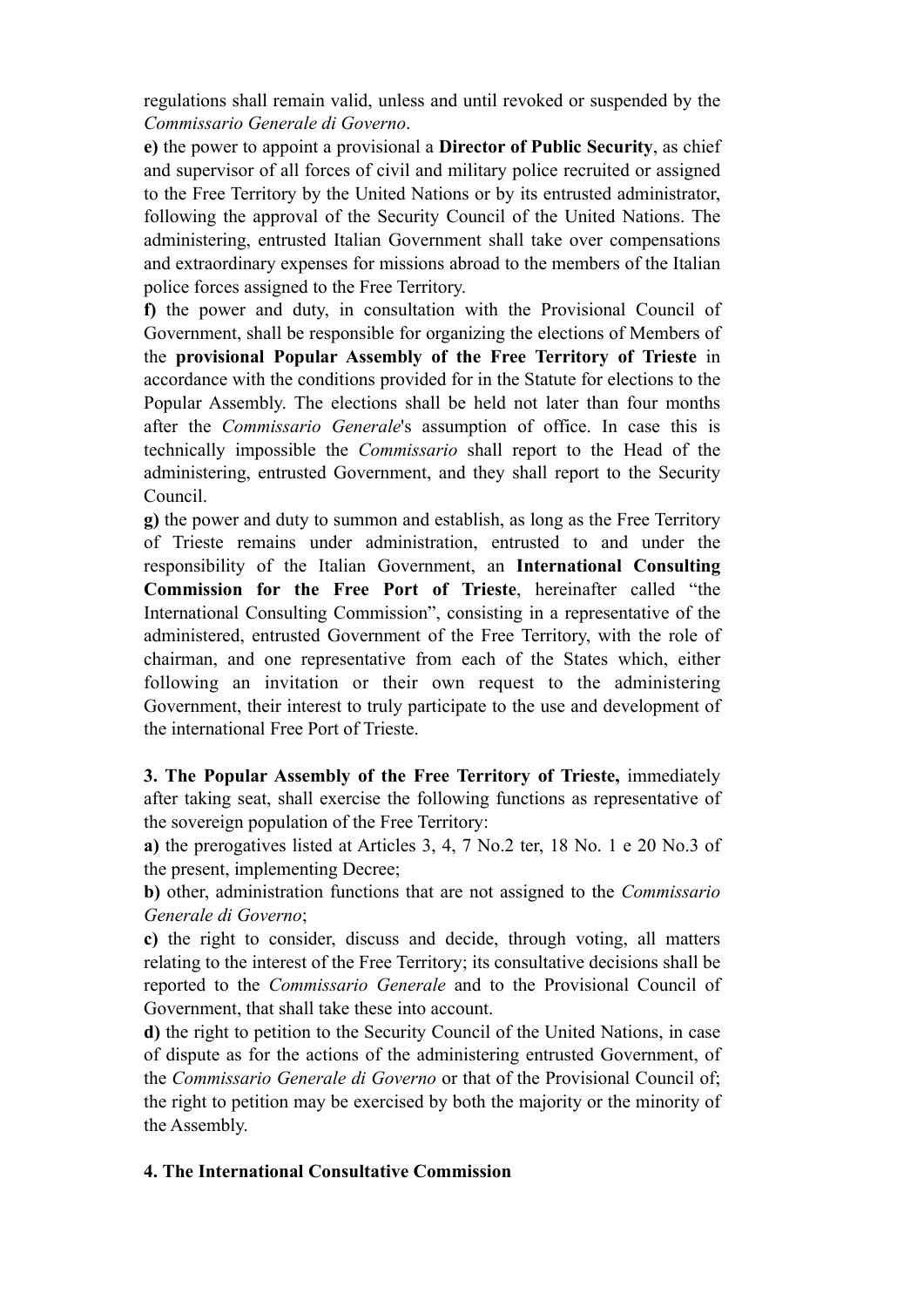**a)** the condition for each State to participate to the International Consultative Commission is that, within six months since the beginning of its participation, within the Free Port of Trieste are active traffics or industrial, trading or financial enterprises referred to it. The right to participate expires after said situation is ceased since longer than one year, and is restored when said situation is restored. The examination of this requirement and the communication are intransgressible duties of the Director of the Free.

**b)** the invitation to participate to the International Consultative Commission is directed to the Director of the Free Port and first, but not only, to the Governments of the following States: France, United Kingdom of Great Britain and Northern Ireland, Russia, Ukraine, Belarus, Lithuania, Estonia, Latvia, United States of America, Slovenia, Croatia, Bosnia and Herzegovina, Italy, Czech Republic, Slovakia, Poland, Switzerland, Austria, Hungary.

**c**) taking into consideration the development of international traffic related or that could be conduced within the Free Territory of Trieste, the aforementioned invitation is extended as well to the Director of the Free Port of the following: Free State of Bavaria (Freistaat Bayern), Israel, Serbia, Turkey, China.

**d)** other States interested of holding the right to take part to the International Consultative Commission shall inform directly the Director of the Free Port, for them to verify the subsistence of the conditions listed at sub-paragraph a) to notify the approval or denial of said request to the candidates State.

**e)** the International Commission shall have its seat in the Free Port but it can also hold "virtual" meetings on-line. Its offices and activities shall be exempt from local jurisdiction. The members and officials of the International Consultative Commission shall enjoy in the Free Territory and in the Free Port of Trieste such privileges and immunities as are necessary for the independent exercise of their functions. The International Commission shall decide upon its own secretariat, procedure and budget. The common expenses of the International Commission shall be shared by member States in an equitable manner as agreed by them through the International Commission.

**f)** the International Consultant Commission shall have the duties listed at Articles 3.3, 18.1 and 20.3 of the present Decree. Also, the members of the Commission shall communicate, either individually or in association, their views or recommendations on to the Director of the Free Port and they said recommendations useful for a better functioning and to development of the Free Port and its traffic to the Director of the Free Port, that shall consider these.

**g)** The International Commission shall have the right to investigate and consider, either on its own initiative or when such matters have been brought to its attention by any Member State, or by the Director of the Free Port, or following a complaint presented by economic operators, port workers' trade unions or following a request of citizens of the Free Territory, all matters relating to the operation, use and administration of the Free Port of t he technical aspects of transit between the Free Port and the States which it serves, including unification of handling procedures.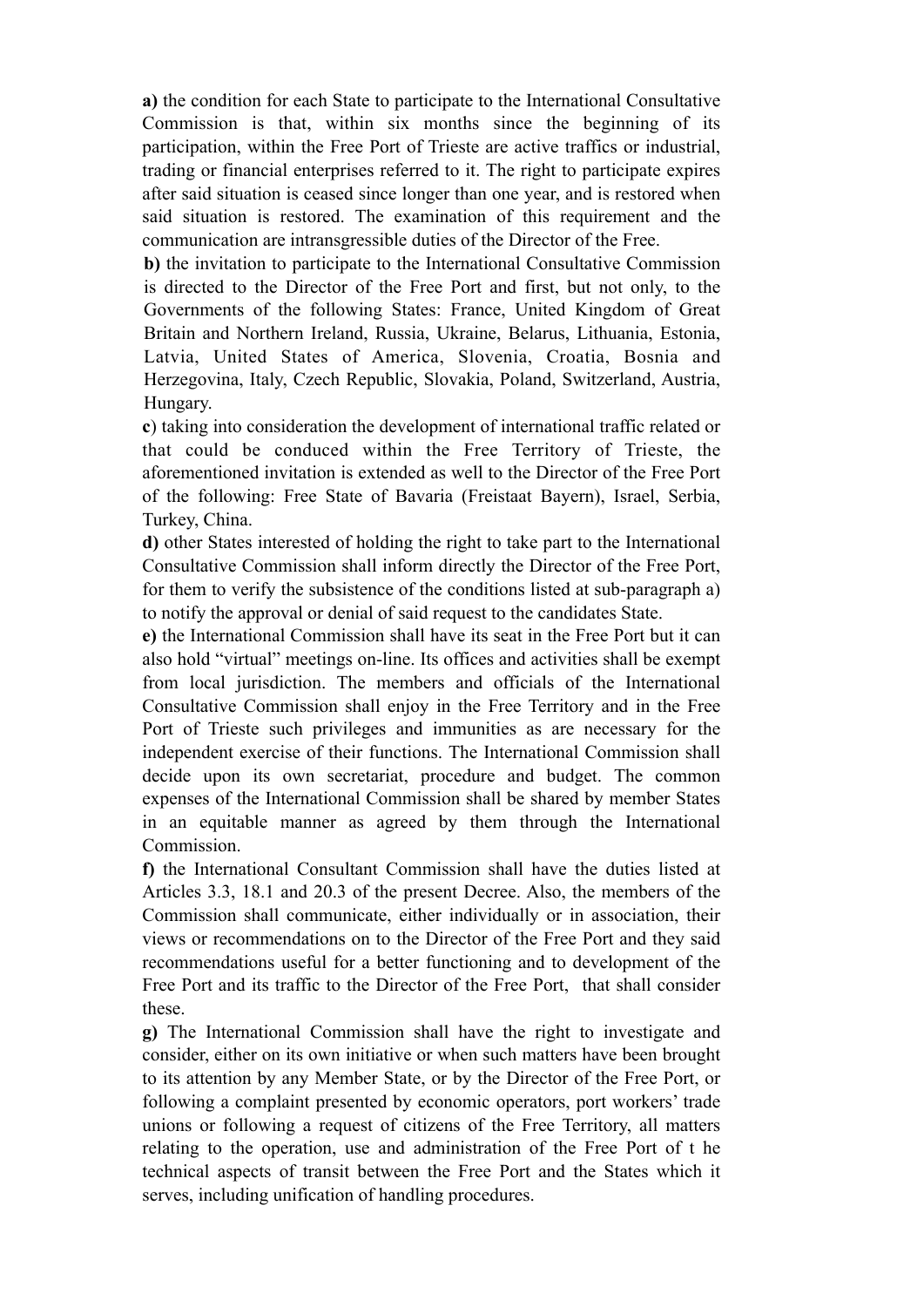**h)** the International Commission shall communicate its views or recommendations on such matters, both from the majority and minority of its Members, as for said matters. Said recommendations shall be taken into account by the entrusted, administrating Government and by the Director of the Port and they shall take all needed measures.

**i)** whenever the notifying or complaining parties consider that such measures would be inconsistent with the provisions of the Treaty of Peace and its Annexes VI, VII, VIII, X, and these of the Memorandum of London of 1954, the matter may at the request of the Free Territory or any interested State be dealt with as provided in 6 below.

**5.** the provisions of the entrusted, administering Government, of *Commissario Generale di Governo*, the decisions of the Provisional Popular Assembly and possible communications of the International Consultive Commission shall be included in Official Gazette of the Free Territory of Trieste (*Bollettino Ufficiale del Territorio Libero di Trieste*).

**6.** Any dispute relating to the interpretation or execution of Annex VIII of the Treaty of Peace and of the present Decree of the entrusted, administering Government, not resolved by direct negotiations, shall, unless the parties mutually agree upon another means of settlement, be referred at the request of either party to the dispute to a Committee of arbitration composed of one representative of each party and a third member selected by mutual agreement of the two parties from nationals of a third country. Should the two parties fail to agree within a period of one month upon the appointment of the third member, the Secretary-General of the United Nations may be requested by either party to make the appointment. The decision of the majority of the members of the Committee shall be the decision of the Committee, and shall be accepted by the parties as definitive and binding.

**7.** all provisions conflicting with the present Decree are abolished.

**8.** the present Decree shall be inserted within the collection of the official acts of the Italian Government in its role of special holder of a trusteeship mandate to administer the Free Territory of Trieste, and it comes into as soon as it is published within the Official. Whoever has the duty to execute it or to have it executed is bounded to fulfill said duty.

### **3.17. Text of the legislative Decree to implement the legal order of the Republic of Italy.**

The following text is the text of the legislative Decree that the Free Territory of Trieste requests to the administering Italian Government of the Free Territory of Trieste to be approved and executed as part of the legal system of the Republic of Italy as for Article 16, No. 1,2.3, Article 17 and Article 20 *bis*, No. 1.2. of the text of the Decree aforementioned at paragraph 3.16:

### THE PRESIDENT OF THE REPUBLIC OF ITALY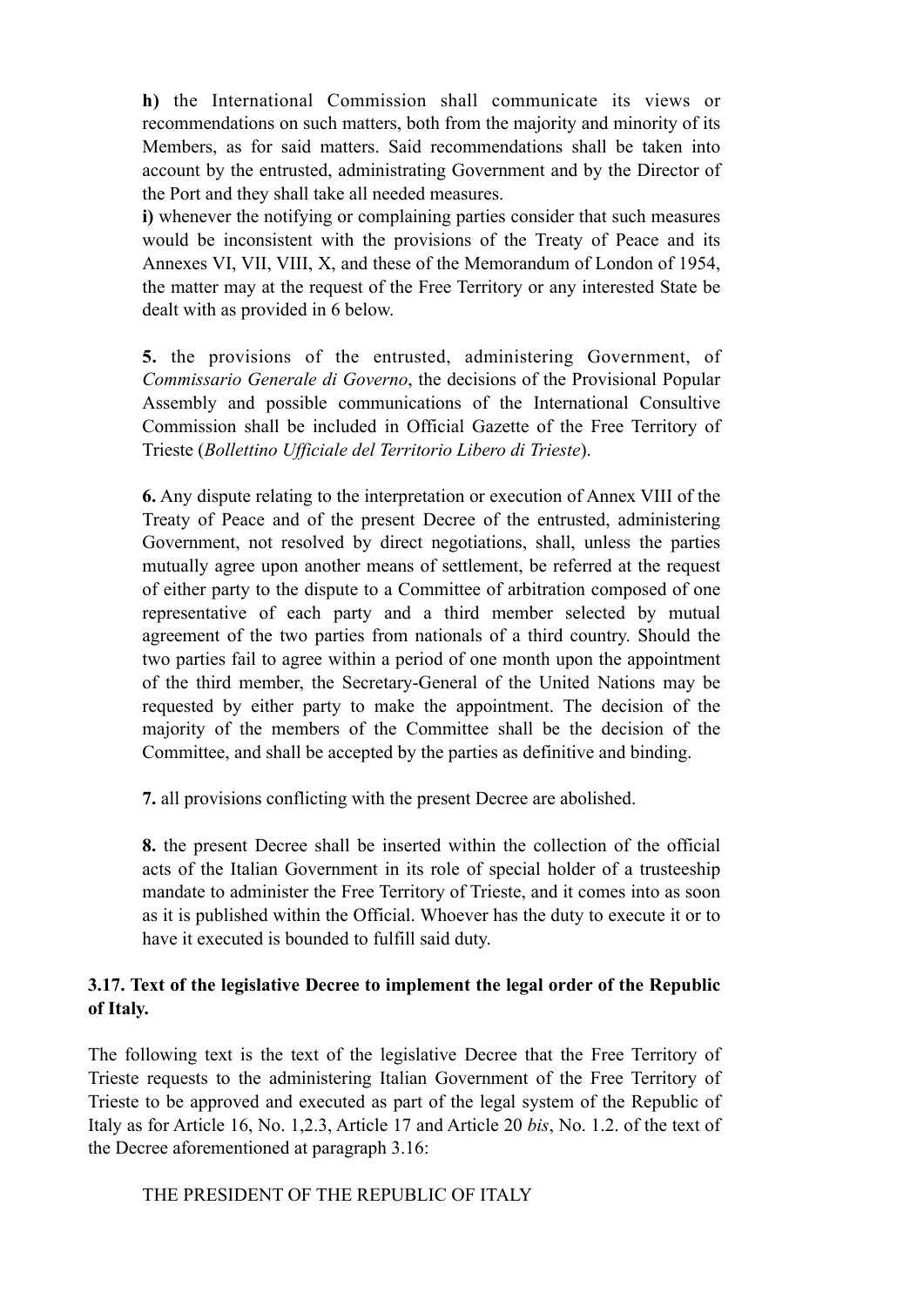in view of Law No, 811 of August 2, 1947, allowing the Government of the Republic of Italy to ratify the Treaty of Peace between the Allied and Associate Powers and Italy signed in Paris on February 10<sup>th</sup>, 1947;

in view of Legislative Decree of the Temporary Chief of the Italian of November 27th, 1947, No. 1430, to execute the Treaty of Peace between the Allied and Associate Powers and Italy signed in Paris on February 10<sup>th</sup>, 1947;

in view of Law No. 3054 of November 25<sup>th</sup> to ratify Legislative Decree No. 1430 of November 28th, 1952, concerning the execution Treaty of Peace between the Allied and Associate Powers and Italy signed in Paris on February 10<sup>th</sup>, 1947, which is an integral part of the international legal order as recognized by the United Nations, to which Italy was admitted on December 14<sup>th</sup>, 1955;

in view of laws of the Constitution of the Republic of Italy that, at Article 10, sub-paragraph 1, harmonize the Italian legal system to the generally recognizes tenets of international, and at Article 117, sub-paragraph 1, confirm the legislative powers of the State and Regions in compliance with the constraints deriving from EU-legislation and international obligations;

in view of the conjunction with Articles 4, 21, 78 No. 7 and Annexes VI, VII, VIII, IX and X of the Treaty of Peace that establish the Free Territory of Trieste as sovereign State and member of the United Nations, recognized by the Allied and Associated Powers and by Italy, which agree hat its integrity and independence shall be assured by the Security Council of the United Nations;

acknowledging that on September 15<sup>th</sup>, 1947, following the coming into force of the Treaty of Peace, the Free Territory of Trieste has been established and recognized as ex-officio State Member of the United Nations, under the direct guarantee of the Security Council of the United Nations and it has been administered following the rules of the Provisional Regime of government established and regulated by the Treaty;

acknowledging the territorial modification of the Free Territory of Trieste occurred in 1991-92 under Article 30, No. 3, of the Convention of Vienna on the law of Treaties following the international recognition of the Republics of Slovenia and Croatia within their current borders;

acknowledging that the Memorandum of London of October 5<sup>th</sup>, 1954 among the outgoing and incoming Governments has entrusted the present- Free Territory of Trieste to the administration and to the responsibility of the Italian Government, with an international mandate continuing so far;

acknowledging that the role of the Italian Government as special, entrusted administrator of the Free Territory of Trieste has as its direct point of contact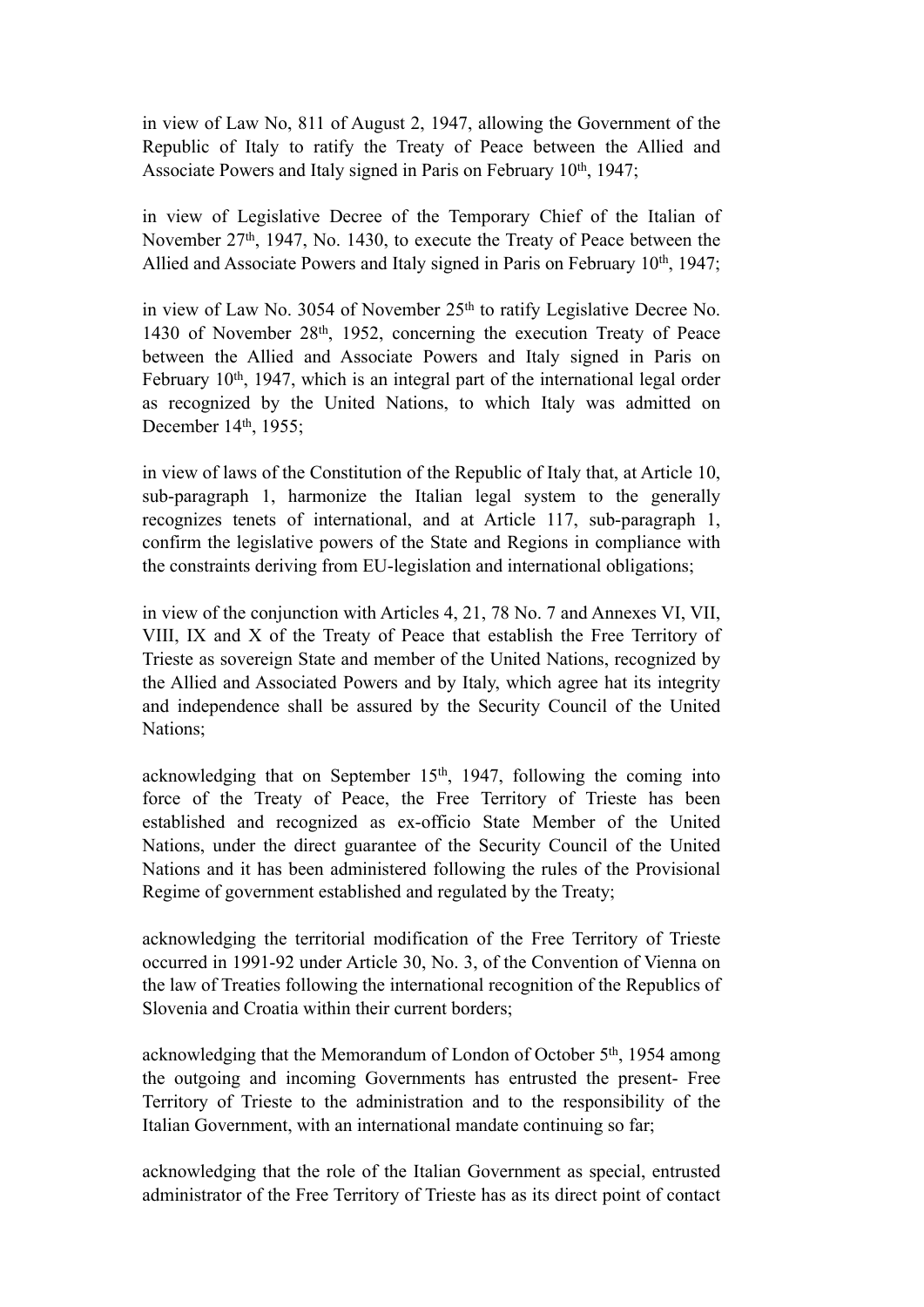the Security Council of the United Nations, as well as being a different and separated role respect to that of the Italian Government as Government of the Republic of Italy;

acknowledging that after the Treaty of Peace Italy has assumed many obligations, still in force but not fulfilled yet in regarding to the Free Territory of Trieste, especially these concerning its international Free Port;

to rightfully fulfill said international obligations of the Republic of Italy towards the international Free Port and Free Territory of Trieste,

#### Decrees:

### **Article 1.**

All Italian state and para-statal property within the limits of the Free Port which, according to the provisions of the Treaty of Peace of Paris of February 10<sup>th</sup>, 1947, Article 2, No. 2 of Annex VIII and articles 1, 2 and 3 of Annex X, shall pass to the Free Territory shall be transferred, without payment, to the Free Port.

### **Article 2.**

**1.** That goods transported by railroad or by any other mean of transportation between the Free Port and the territory of the States it serves crossing the Republic of Italy States are granted freedom of transit, in accordance with customary international agreements, without any discrimination and without customs duties or charges other than those levied for services rendered;

**2.** the Republic of Italy will do everything it its power to provide such traffic passes in transit in either direction shall do all in their power to provide the best possible facilities in all respects for the speedy and efficient movement of such traffic at a reasonable cost, and shall not apply with respect to the movement of goods to and from the Free Port any discriminatory measures with respect to rates, services, customs, sanitary, police or any other regulations.

**3.** the Republic of Italy shall not adopt any measure as for regulations or fees that might artificially divert the traffic of the Free Port of Trieste to favor other sea ports; any measure that, eventually, has already been adopted as for this matter is immediately suspended and shall be abolished.

### **Article 3.**

All provisions adopted at any level by the Republic of Italy assuming its sovereignty over the Free Territory of Trieste and over the International Free Port Trieste since September 15<sup>th</sup> are to be considered null and void due to lack of jurisdiction whenever these have not been legitimated by the